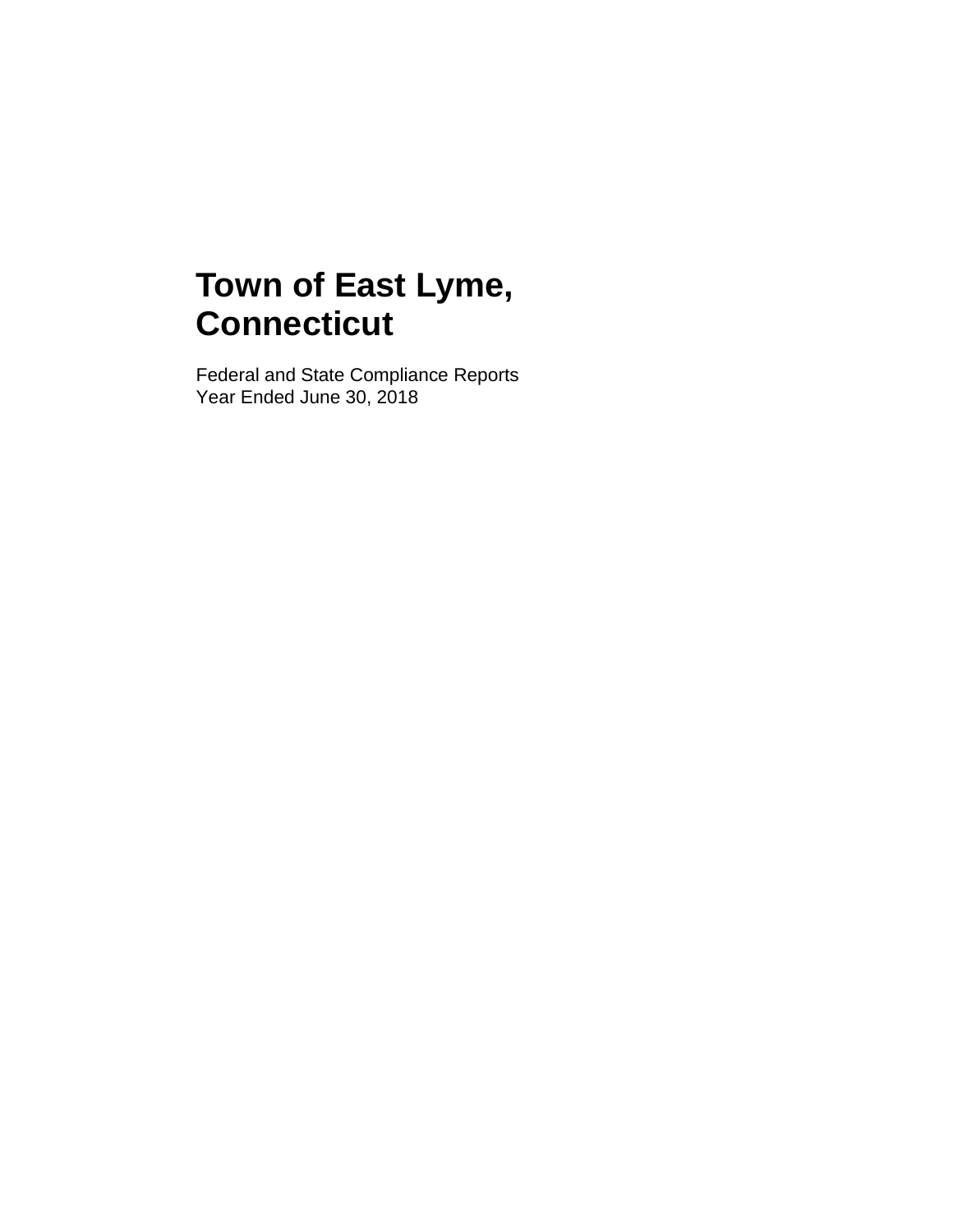# **Contents**

| Reports Required by the Federal Single Audit Act and Uniform Guidance                   |           |
|-----------------------------------------------------------------------------------------|-----------|
| Report on compliance for its major federal program; report on internal control over     |           |
| compliance; and report on schedule of expenditures of federal awards required by the    |           |
| Uniform Guidance                                                                        |           |
|                                                                                         | $1 - 2$   |
| Schedule of expenditures of federal awards                                              | $3 - 4$   |
| Notes to schedule of expenditures of federal awards                                     | 5         |
| Schedule of findings and questioned costs                                               | $6 - 8$   |
| Summary of prior year audit findings                                                    | 9         |
|                                                                                         |           |
| <b>Reports Required by Government Auditing Standards</b>                                |           |
| Report on internal control over financial reporting and on compliance and other matters |           |
| based on an audit of financial statements performed in accordance with Government       |           |
| <b>Auditing Standards</b>                                                               | $10 - 11$ |
|                                                                                         |           |
| <b>Report Required by the State Single Audit Act</b>                                    |           |
| Report on compliance for each major state program; report on internal control over      |           |
| compliance; and report on the schedule of expenditures of state financial assistance    |           |
| required by the state single audit act                                                  | $12 - 13$ |
| Schedule of expenditures of state financial assistance                                  | $14 - 15$ |
| Notes to schedule of expenditures of state financial assistance                         | 16        |
| Schedule of state single audit compliance findings and questioned costs                 | $17 - 19$ |
|                                                                                         |           |
| Summary of prior year state financial assistance audit findings                         | 20        |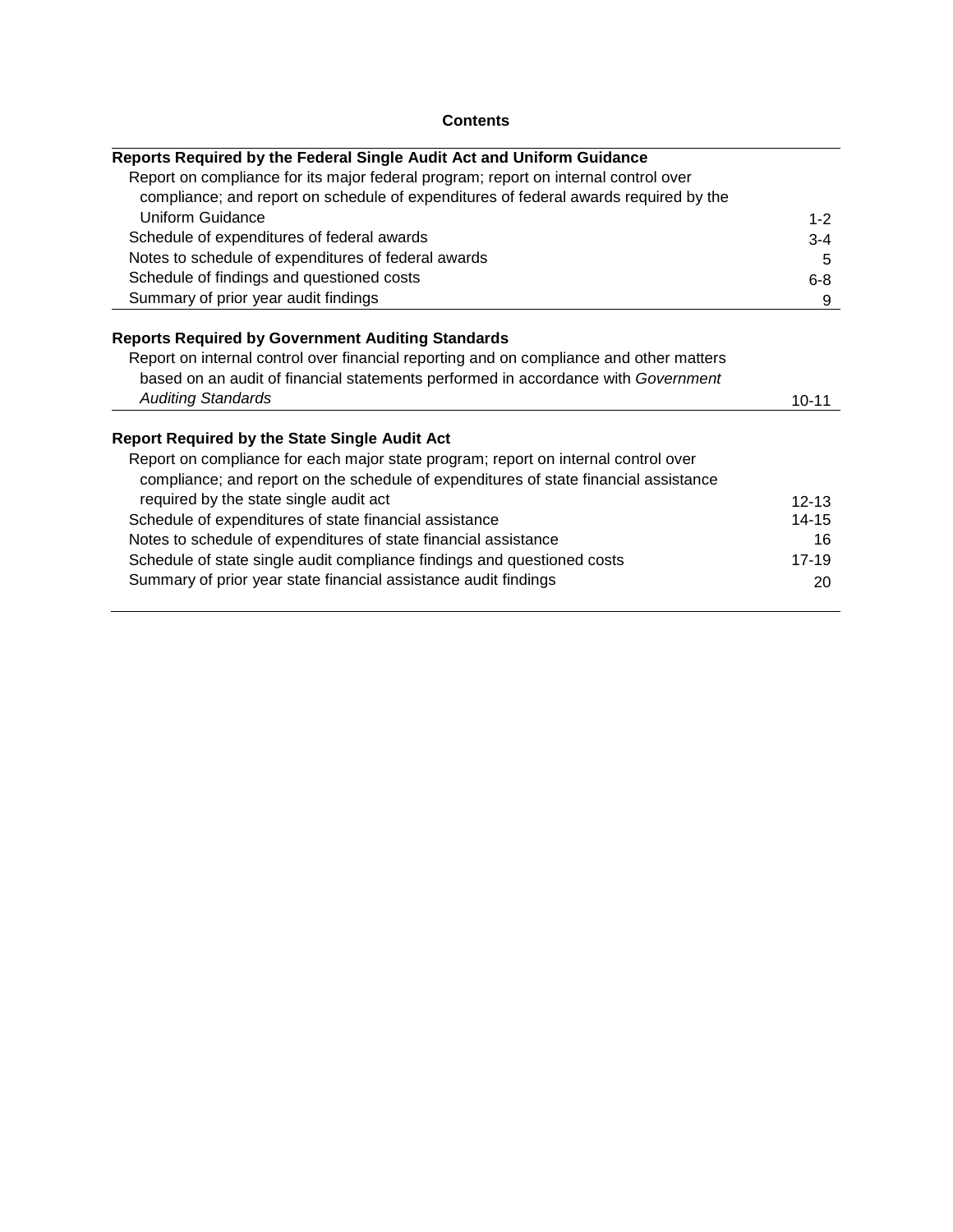

**RSM US LLP** 

# **Report on Compliance for Its Major Federal Program; Report on Internal Control Over Compliance; and Report on Schedule of Expenditures of Federal Awards Required by the Uniform Guidance**

#### **Independent Auditor's Report**

To the Board of Finance Town of East Lyme, Connecticut

#### **Report on Compliance for Each Major Federal Program**

We have audited Town of East Lyme, Connecticut's (the Town) compliance with the types of compliance requirements described in the *OMB Compliance Supplement* that could have a direct and material effect on the Town's major federal program for the year ended June 30, 2018. The Town's major federal program is identified in the summary of auditor's results section of the accompanying schedule of findings and questioned costs.

#### **Management's Responsibility**

Management is responsible for compliance with the federal statutes, regulations, and the terms and conditions of its federal awards applicable to its federal programs.

#### **Auditor's Responsibility**

Our responsibility is to express an opinion on compliance for the Town's major federal program based on our audit of the types of compliance requirements referred to above. We conducted our audit of compliance in accordance with auditing standards generally accepted in the United States of America; the standards applicable to financial audits contained in *Government Auditing Standards*, issued by the Comptroller General of the United States; and the audit requirements of Title 2 U.S. *Code of Federal Regulations* Part 200, *Uniform Administrative Requirements, Cost Principles, and Audit Requirements for Federal Awards* (Uniform Guidance). Those standards and the Uniform Guidance require that we plan and perform the audit to obtain reasonable assurance about whether noncompliance with the types of compliance requirements referred to above that could have a direct and material effect on a major federal program occurred. An audit includes examining, on a test basis, evidence about the Town's compliance with those requirements and performing such other procedures, as we considered necessary in the circumstances.

We believe that our audit provides a reasonable basis for our opinion on compliance for the major federal program. However, our audit does not provide a legal determination of the Town's compliance.

## **Opinion on The Major Federal Program**

In our opinion, the Town complied, in all material respects, with the types of compliance requirements referred to above that could have a direct and material effect on its major federal program for the year ended June 30, 2018.

THE POWER OF BEING UNDERSTOOD AUDIT | TAX | CONSULTING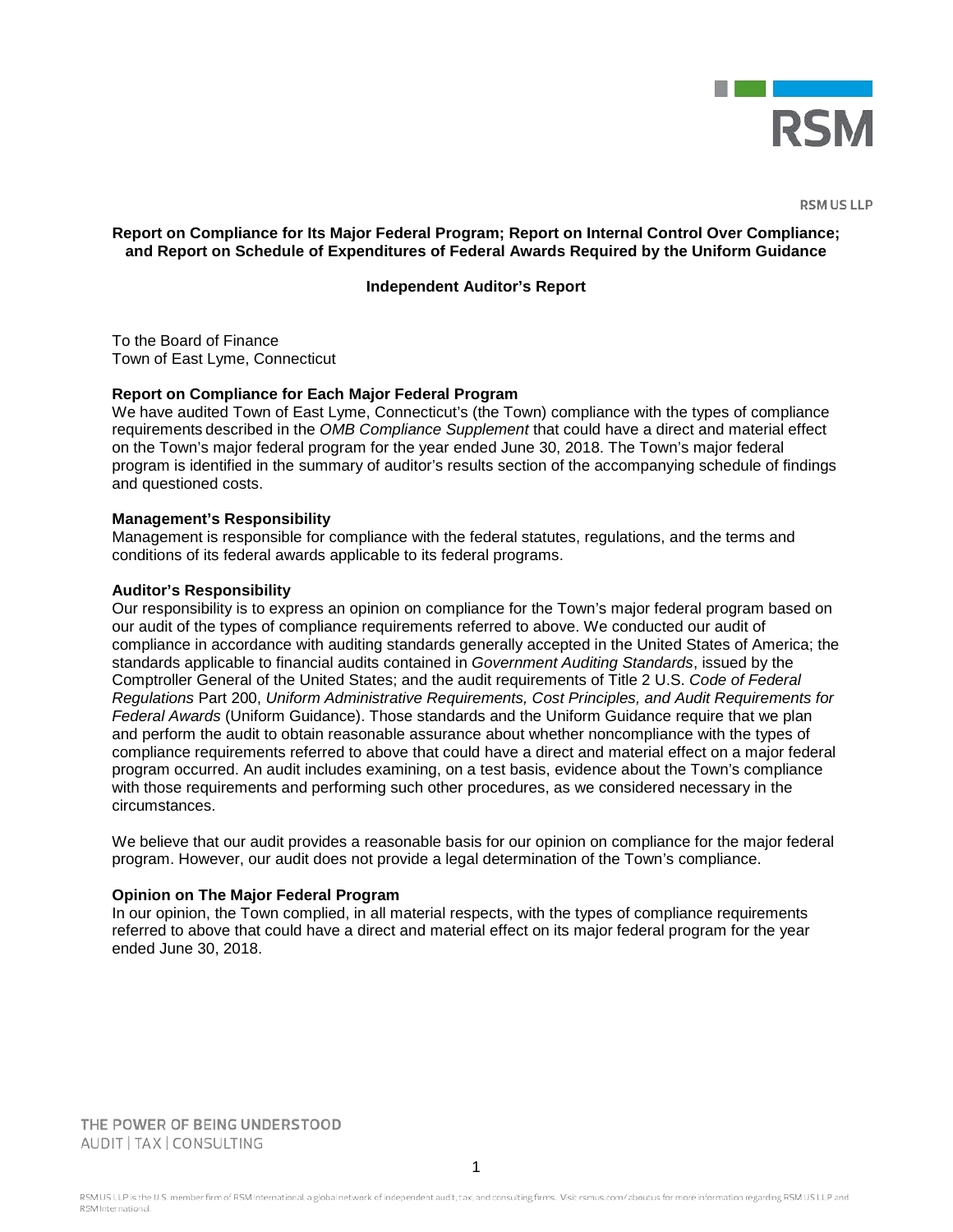#### **Report on Internal Control Over Compliance**

Management of the Town is responsible for establishing and maintaining effective internal control over compliance with the types of compliance requirements referred to above. In planning and performing our audit of compliance, we considered the Town's internal control over compliance with the types of requirements that could have a direct and material effect on its major federal program to determine the auditing procedures that are appropriate in the circumstances for the purpose of expressing an opinion on compliance for each major federal program and to test and report on internal control over compliance in accordance with the Uniform Guidance, but not for the purpose of expressing an opinion on the effectiveness of internal control over compliance. Accordingly, we do not express an opinion on the effectiveness of the Town's internal control over compliance.

A *deficiency in internal control over compliance* exists when the design or operation of a control over compliance does not allow management or employees, in the normal course of performing their assigned functions, to prevent, or detect and correct, noncompliance with a type of compliance requirement of a federal program on a timely basis. A *material weakness in internal control over compliance* is a deficiency, or combination of deficiencies, in internal control over compliance, such that there is a reasonable possibility that material noncompliance with a type of compliance requirement of a federal program will not be prevented, or detected and corrected, on a timely basis. A *significant deficiency in internal control over compliance* is a deficiency, or a combination of deficiencies, in internal control over compliance with a type of compliance requirement of a federal program that is less severe than a material weakness in internal control over compliance, yet important enough to merit attention by those charged with governance.

Our consideration of internal control over compliance was for the limited purpose described in the first paragraph of this section and was not designed to identify all deficiencies in internal control over compliance that might be material weaknesses or significant deficiencies. We did not identify any deficiencies in internal control over compliance that we consider to be material weaknesses. However, material weaknesses may exist that have not been identified.

The purpose of this report on internal control over compliance is solely to describe the scope of our testing of internal control over compliance and the results of that testing based on the requirements of the Uniform Guidance. Accordingly, this report is not suitable for any other purpose.

#### **Report on Schedule of Expenditures of Federal Awards Required by the Uniform Guidance**

We have audited the financial statements of the governmental activities, the business-type activities, each major fund, and the aggregate remaining fund information of the Town as of and for the year ended June 30, 2018, and the related notes to the financial statements, which collectively comprise the Town's basic financial statements. We issued our report thereon dated May 22, 2019, which contained unmodified opinions on those financial statements. The beginning net position of the governmental activities was restated due to the implementation of GASB Statement No. 75 to recognize the total OPEB liability. Our audit was conducted for the purpose of forming opinions on the financial statements that collectively comprise the basic financial statements. The accompanying schedule of expenditures of federal awards is presented for purposes of additional analysis as required by the Uniform Guidance and is not a required part of the basic financial statements. Such information is the responsibility of management and was derived from and relates directly to the underlying accounting and other records used to prepare the basic financial statements. The information has been subjected to the auditing procedures applied in the audit of the financial statements and certain additional procedures, including comparing and reconciling such information directly to the underlying accounting and other records used to prepare the basic financial statements or to the basic financial statements themselves, and other additional procedures in accordance with auditing standards generally accepted in the United States of America. In our opinion, the schedule of expenditure of federal awards is fairly stated in all material respects in relation to the basic financial statements as a whole.

**RSM US LLP** 

New Haven, Connecticut May 22, 2019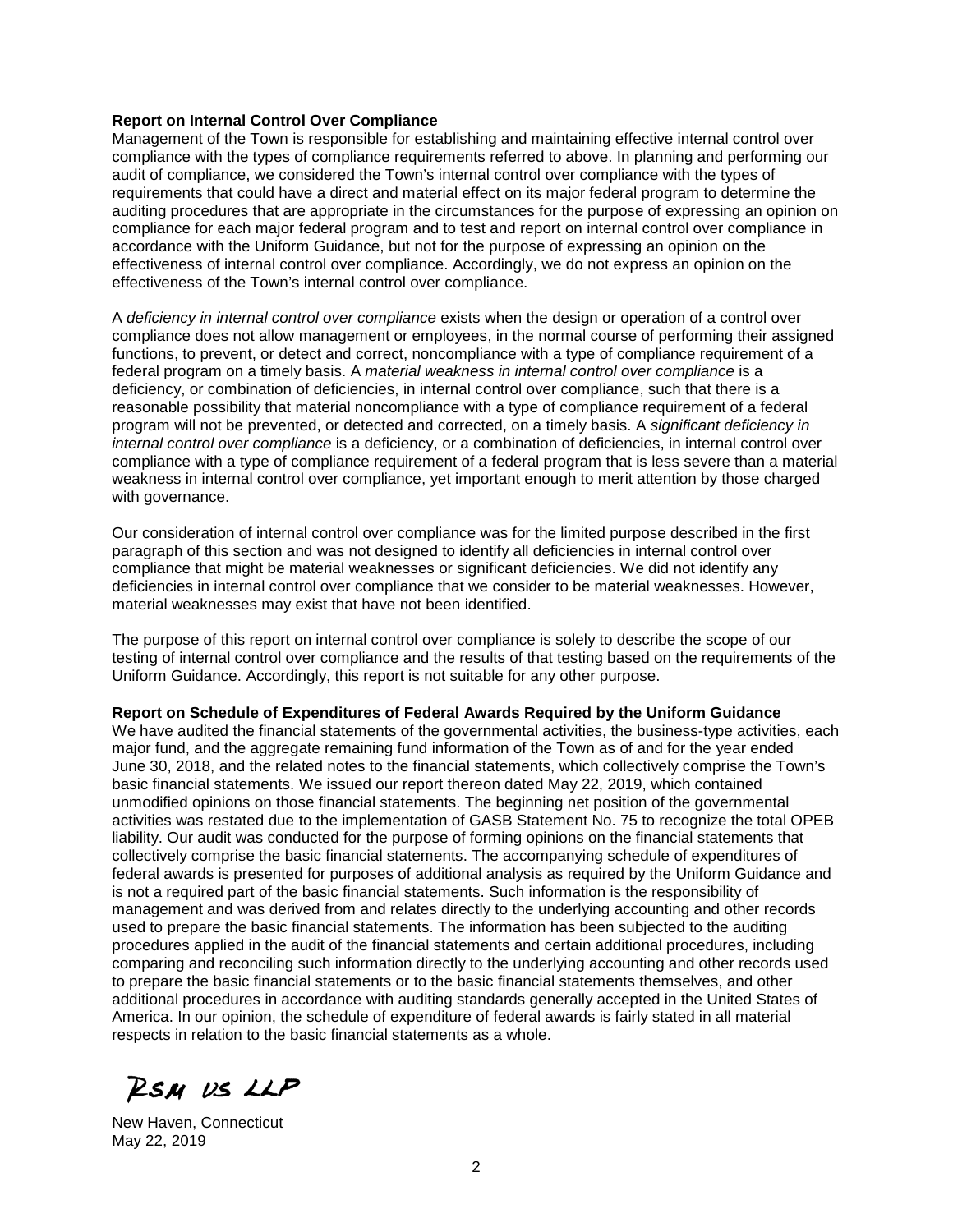# **Schedule of Expenditures of Federal Awards For the Year Ended June 30, 2018**

|                                               | Pass-Through<br>Federal |                           |              |
|-----------------------------------------------|-------------------------|---------------------------|--------------|
| Federal Grantor/Pass-Through                  | <b>CFDA</b>             | <b>Entity Identifying</b> |              |
| Grantor/Program or Cluster Title              | Number                  | Number                    | Expenditures |
| <b>U.S. Department of Agriculture</b>         |                         |                           |              |
| Passed through State Department of Education: |                         |                           |              |
| <b>Child Nutrition Cluster:</b>               |                         |                           |              |
| School Breakfast Program                      | 10.555                  | 12060-SDE64370-20508      | \$<br>32,580 |
| National School Lunch Program                 | 10.555                  | 12060-SDE64370-20560      | 223,697      |
| <b>Total Child Nutrition Cluster</b>          |                         |                           | 256,277      |
|                                               |                         |                           |              |
| <b>Total U.S. Department of Agriculture</b>   |                         |                           | 256,277      |
|                                               |                         |                           |              |
| <b>U.S. Department of Education</b>           |                         |                           |              |
| Passed through State Department of Education: |                         |                           |              |
| Title I - Improving Basic Programs 16-18      | 84.010                  | 12060-SDE64370-20679      | 67,780       |
| Title I - Improving Basic Programs 15-17      | 84.010                  | 12060-SDE64370-20679      | 57,687       |
| <b>Total Title I</b>                          |                         |                           | 125,467      |
|                                               |                         |                           |              |
| Special Education - Cluster:                  |                         |                           |              |
| IDEA Part B, Section 619- Preschool 16-18     | 84.173                  | 12060-SDE64370-20983      | 10,453       |
| IDEA Part B, Sec 611 2018                     | 84.027                  | 12060-SDE64370-20977      | 384,271      |
| IDEA Part B, Sec 611 2017                     | 84.027                  | 12060-SDE64370-20977      | 184,075      |
| <b>Total Special Education - Cluster</b>      |                         |                           | 578,799      |
| Carl Perkins - Basic Grants to States         | 84.048                  | 12060-SDE64370-20742      | 23,173       |
| Title II Part A - Teachers 2018               | 84.367                  | 12060-SDE64370-20858      | 56,776       |
| Title II Part A - Teachers 2017               | 84.367                  | 12060-SDE64370-20858      | 40,653       |
| <b>Total Title II</b>                         |                         |                           | 97,429       |
|                                               |                         |                           |              |
| <b>Total U.S. Department of Education</b>     |                         |                           | 824,868      |

(Continued)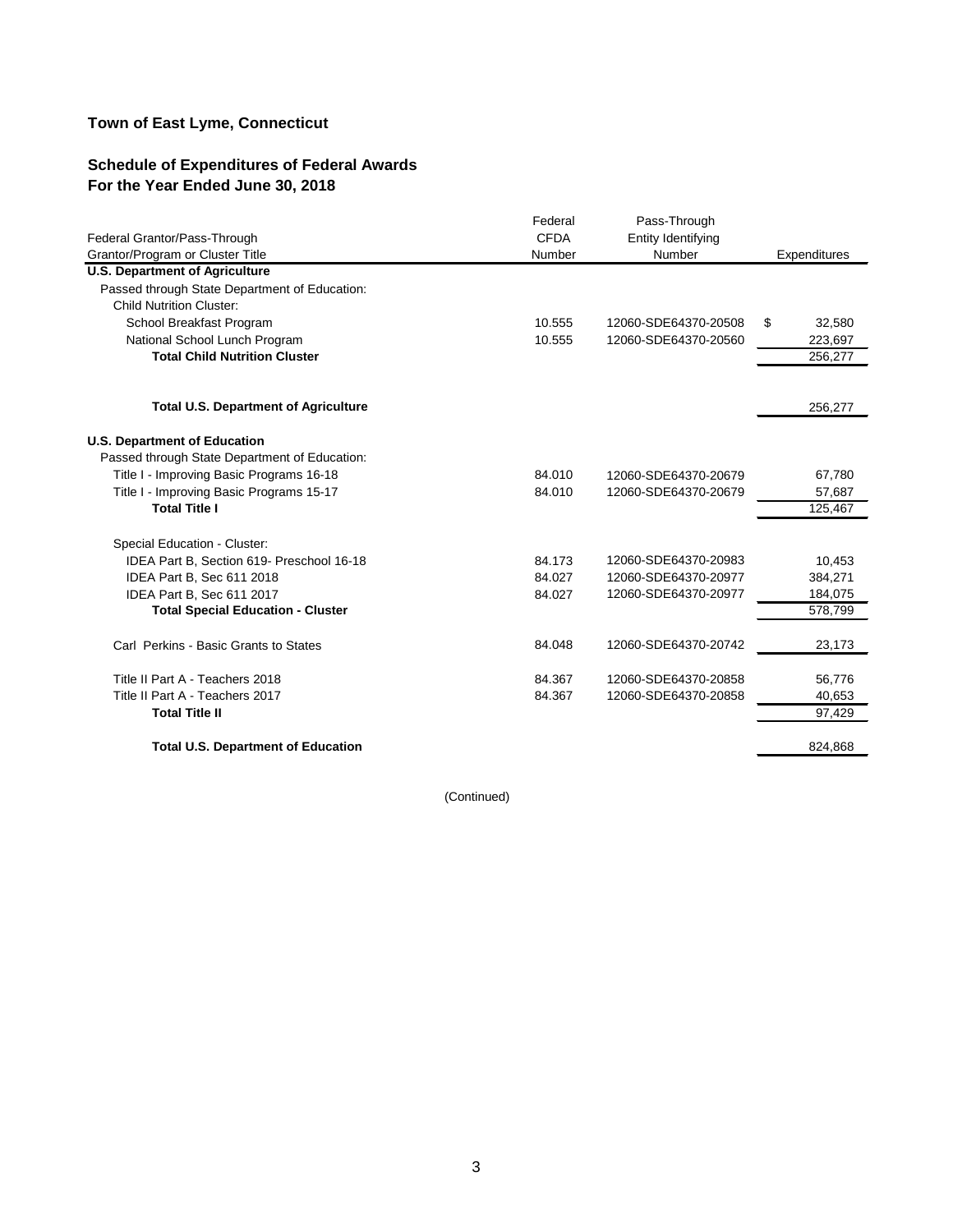# **Schedule of Expenditures of Federal Awards (Continued) For the Year Ended June 30, 2018**

|                                                                  | Federal     | Pass-Through         |     |              |
|------------------------------------------------------------------|-------------|----------------------|-----|--------------|
| Federal Grantor/Pass-Through                                     | <b>CFDA</b> | Entity Identifying   |     |              |
| Grantor/Program or Cluster Title                                 | Number      | Number               |     | Expenditures |
| U.S. Department of Transportation                                |             |                      |     |              |
| Passed through the State Department of Transportation:           |             |                      |     |              |
| <b>Federal Highway Safety Grants</b>                             | 20.603      | 12062-DOT57513-20559 | \$. | 4.336        |
| Alcohol Open Container                                           | 20.601      | 12062-DOT57343-22091 |     | 66.631       |
| Passed through the State Department of Environmental Protection: |             |                      |     |              |
| <b>Recreational Trails Program</b>                               | 20.219      | 12060-DEP44321-20296 |     | 33.481       |
| <b>Total U.S. Department of Transportation</b>                   |             |                      |     | 104,448      |
| <b>Total Expenditures of Federal Awards</b>                      |             |                      |     | 1,185,593    |

See Notes to Schedule of Expenditures of Federal Awards.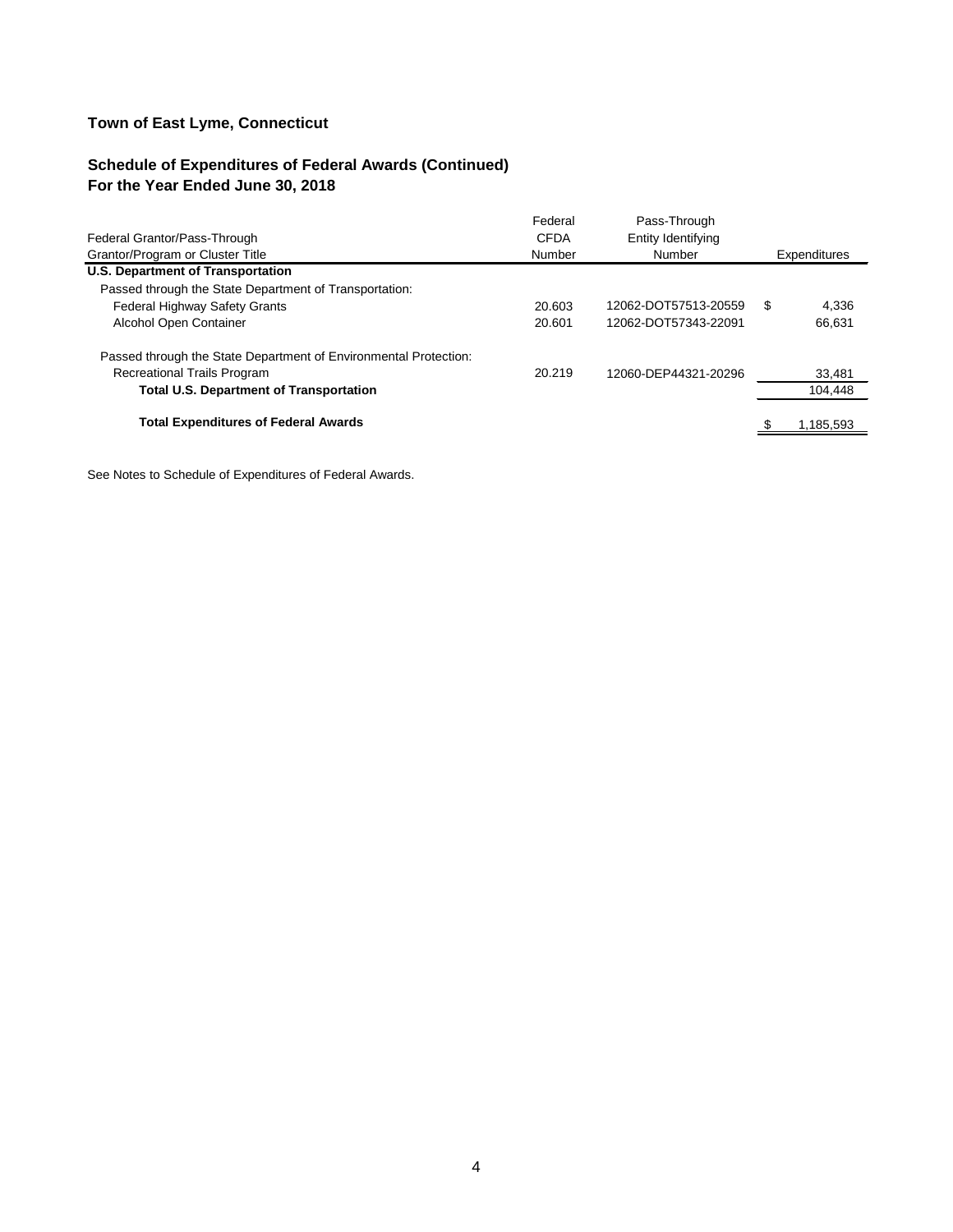## **Notes to Schedule of Expenditures of Federal Awards For the Year Ended June 30, 2018**

# **Note 1. Basis of Presentation**

The accompanying schedule of expenditures of federal awards (the Schedule) includes the federal grant activity of the Town of East Lyme, Connecticut (the Town) under programs of the federal government for the year ended June 30, 2018. The information in this schedule is presented in accordance with the requirements of Title 2 U.S. Code of Federal Regulations Part 200, *Uniform Administrative Requirements, Cost Principles, and Audit Requirements for Federal Awards* (Uniform Guidance). Because the Schedule presents only a selected portion of the operations of the Town, it is not intended to and does not present the financial position, changes in net position, or cash flows of the Town.

# **Note 2. Summary of Significant Accounting Principles**

Expenditures reported in the Schedule are recognized using the modified accrual basis of accounting. Such expenditures are reported following the cost principles contained in the Uniform Guidance, wherein certain types of expenditures are not allowable or are limited as to reimbursement.

# **Note 3. Noncash Awards**

**U.S.D.A. contributions:** The United States Department of Agriculture makes available commodities for donations to schools. The amount of \$36,476 represents the market value of such commodities used during the period. This amount is included in the National School Lunch amount of the Child Nutrition Cluster.

## **Note 4. Indirect Cost Recovery**

The Town of East Lyme, Connecticut, did not recover its indirect costs using the 10% de minimus indirect cost rate provided under Section 200.414 of the Uniform Guidance.

## **Note 5. Subrecipients**

The Town of East Lyme, Connecticut, did not provide any federal funds to subrecipients for the year ended June 30, 2018.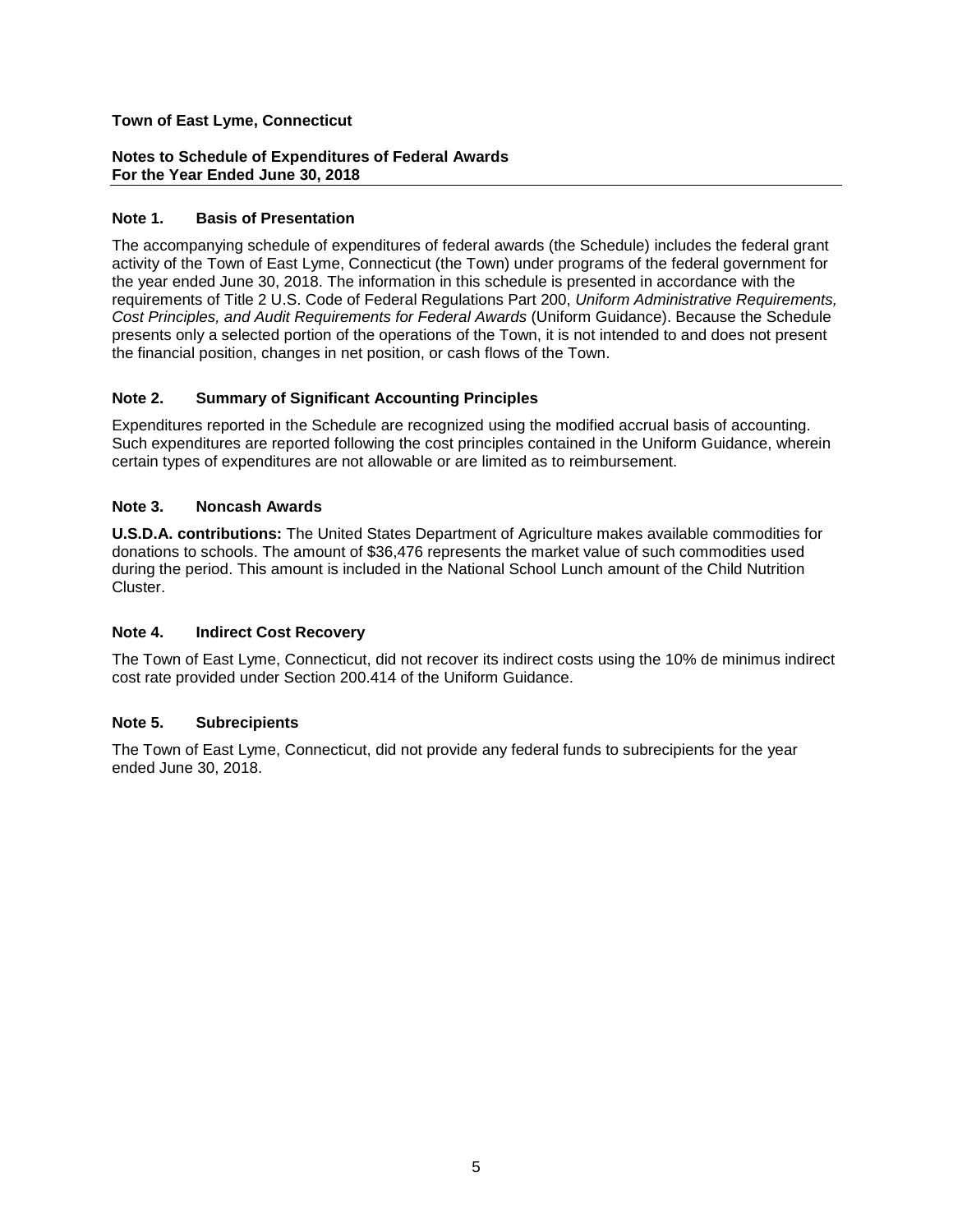# **Schedule of Findings and Questioned Costs For the Year Ended June 30, 2018**

# I. Summary of Auditor's Results

# *Financial Statements*

Type of report the auditor issued on whether the financial statements audited were prepared in accordance with GAAP: unmodified

Internal Control Over Financial Reporting:

| Material weakness(es) identified?                                                                               |    | Yes | X. | <b>No</b>                          |
|-----------------------------------------------------------------------------------------------------------------|----|-----|----|------------------------------------|
| Significant deficiency(ies) identified?                                                                         | X. | Yes |    | None reported                      |
| Noncompliance material to financial statements<br>noted?                                                        |    | Yes |    | X No                               |
| <b>Federal Awards</b>                                                                                           |    |     |    |                                    |
| Internal control over major programs:                                                                           |    |     |    |                                    |
| Material weakness(es) identified?                                                                               |    | Yes |    | X No                               |
| Significant deficiency(ies) identified?                                                                         |    | Yes | X. | None reported                      |
| Type of auditor's report issued on compliance for major programs: unmodified                                    |    |     |    |                                    |
| Any audit findings disclosed that are required to be<br>reported in accordance with Section 2CFR<br>200.516(a)? |    | Yes |    | X No                               |
| Identification of Major Programs                                                                                |    |     |    |                                    |
| <b>CFDA Numbers</b>                                                                                             |    |     |    | Name of Federal Program or Cluster |
| 84.173/84.027                                                                                                   |    |     |    | <b>Special Education Cluster</b>   |
| Dollar threshold used to distinguish between type A and<br>type B programs                                      |    |     |    | \$750,000                          |
| Auditee qualified as low-risk auditee?                                                                          |    | Yes | X. | <b>No</b>                          |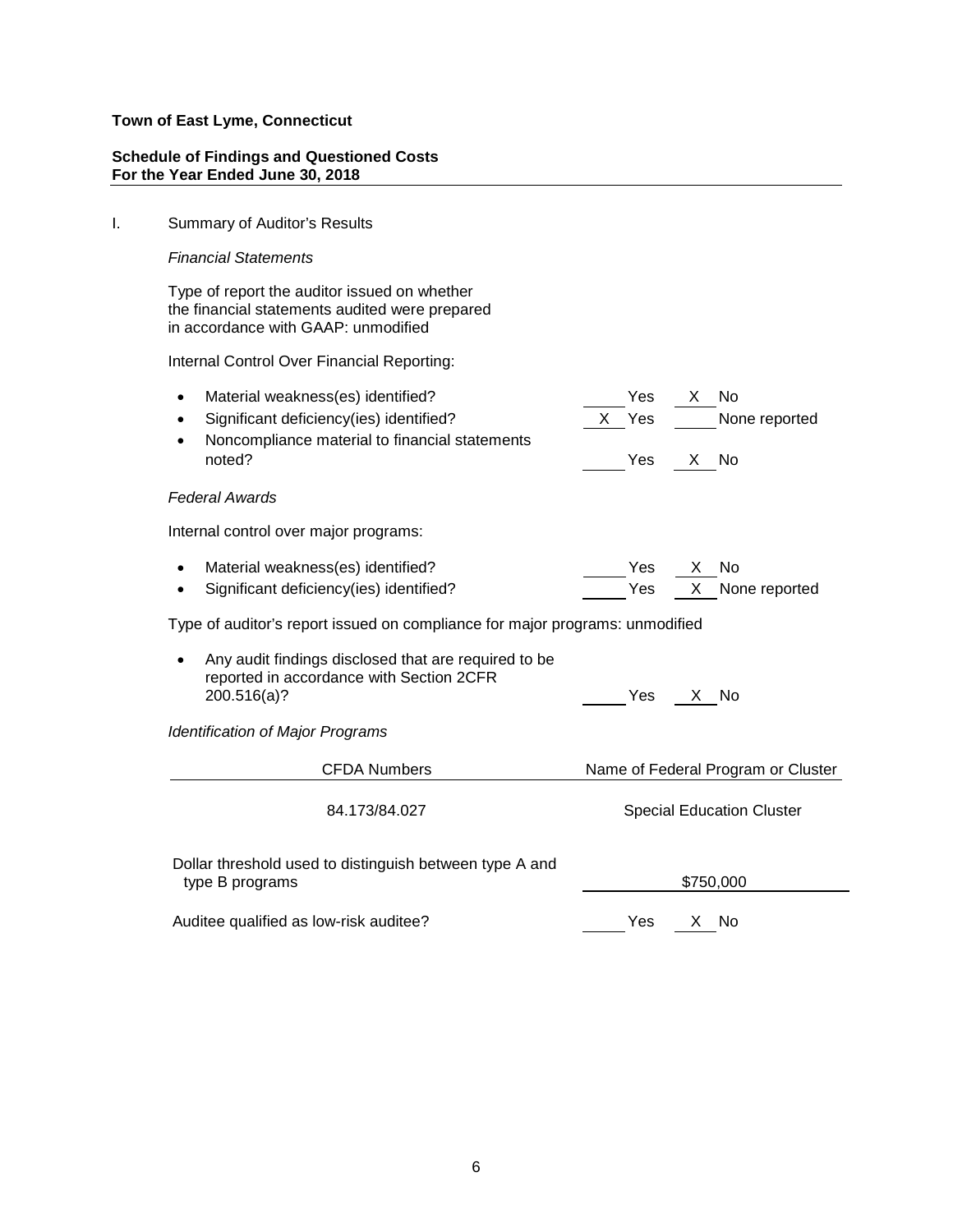#### **Schedule of Findings and Questioned Costs (Continued) For the Year Ended June 30, 2018**

#### II. Financial Statement Findings

## **A. Deficiencies in Internal Control**

Significant Deficiencies in Internal Control

#### **2018-001. Journal Entries**

# **Criteria:**

Trial balances at June 30, 2018 should be complete, accurate and completed in a timely manner, including all year-end accruals and other closing entries in order for management to prepare financial statements in accordance with generally accepted accounting principles.

#### **Conditions:**

There were numerous journal entries made to the final trial balances, resulting in significant changes from the preliminary trial balances.

# **Cause:**

Management does not have committed resources to enable an accurate and timely closing of its annual and year-end financial statement process.

#### **Effect:**

Management does not have accurate financial information upon which to base management decisions or to prepare accurate financial statements.

## **Recommendation:**

We recommend that the Governance of the Town make it a priority for management to establish a process, which enables a timely and efficient year-end close that results in accurate and complete financial data being available for audit and preparation of accurate financial statements.

## **Management Response:**

Management agrees to the finding.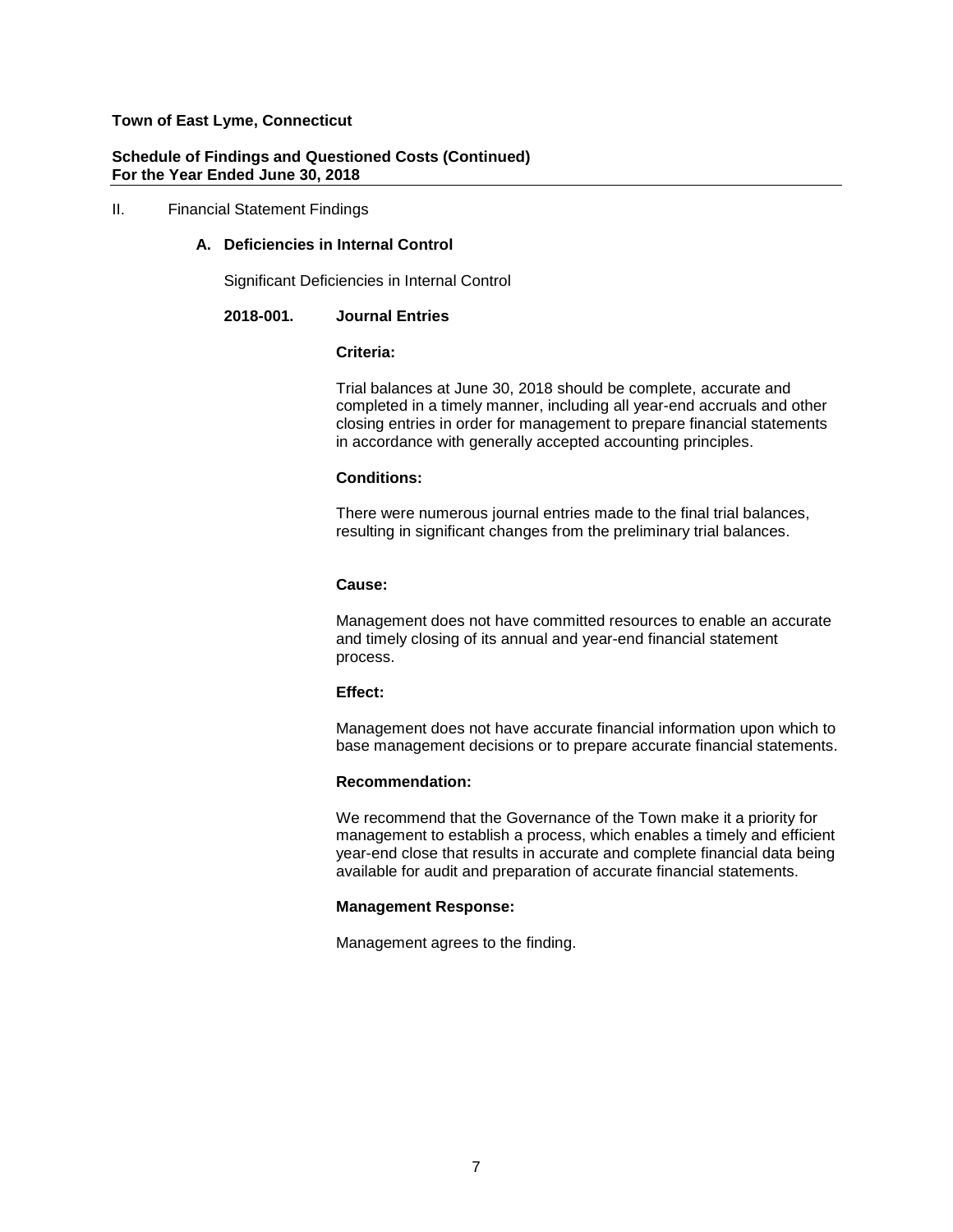#### **Schedule of Findings and Questioned Costs (Continued) For the Year Ended June 30, 2018**

#### **2018-002. Federal Reporting Package**

#### **Criteria:**

In order to comply with federal guidelines, the Town needs to file its federal reporting package within nine months of year-end or thirty days after issuance.

## **Condition:**

The Town did not file the 2017 and 2018 federal reporting package with the Federal Audit Clearinghouse within federal guidelines.

#### **Cause:**

Management did not commit adequate resources to enable completion of the financial statements in a timely manner.

## **Effect:**

Management was not in compliance with federal guidelines, which could cause a reduction or loss in funding from Federal grantors.

#### **Recommendation:**

Management should complete required timeframes such that the federal reporting package be filed within 30 days after issuance or within nine months of year-end.

#### **Management Response:**

Management agrees with the finding.

#### B. **Compliance Findings**

No matters to report.

#### III. Federal Award Findings and Questioned Costs

No matters to report.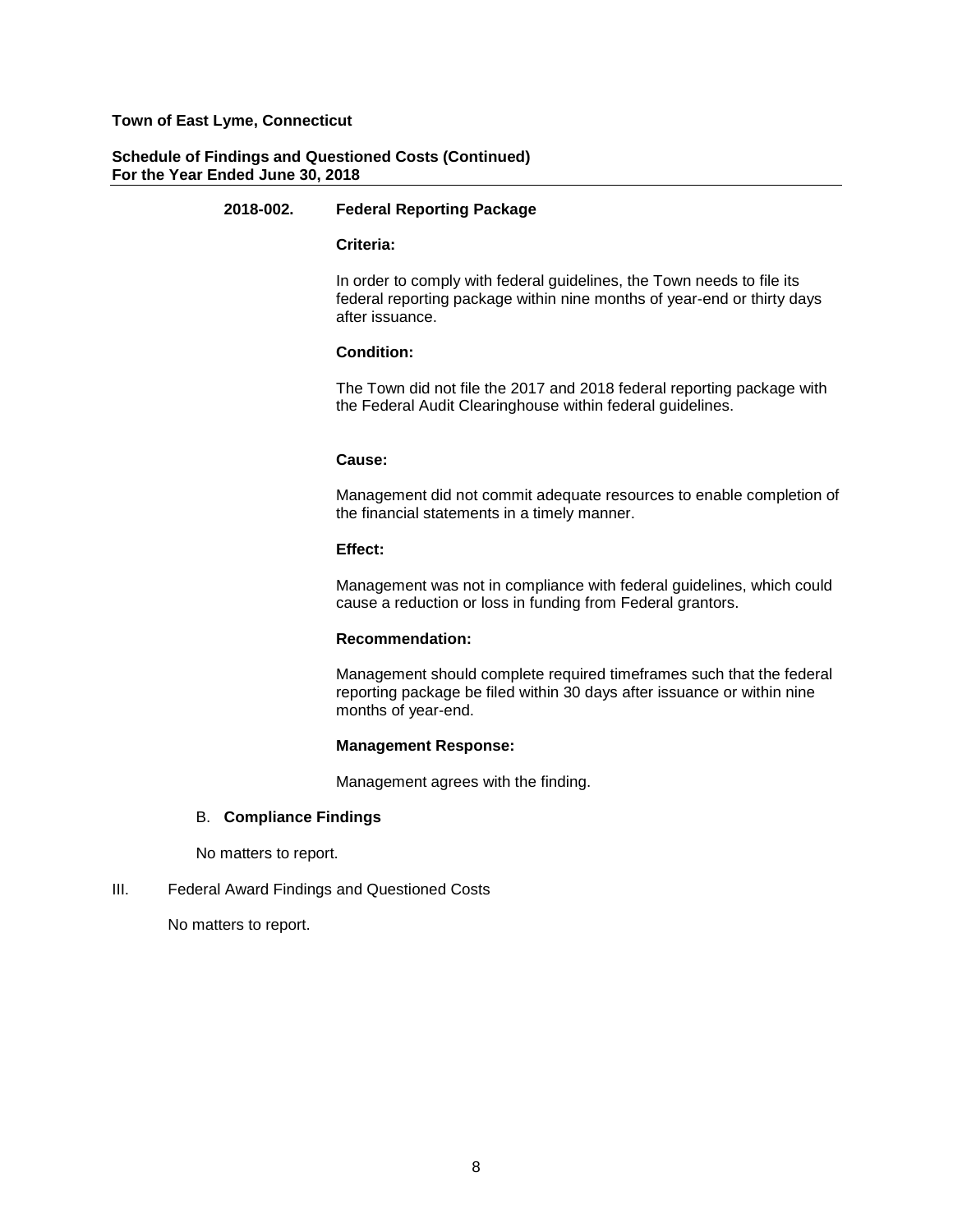

108 Pennsylvania Ave P.O. Drawer 519



Niantic, Connecticut 06357 Phone: (860) 739-6931 Fax: (860) 739-6930

Town of East Lyme, Connecticut Summary of Prior Year Audit Findings For the Year Ended June 30, 2018

# Financial Statement Findings

1c2017-001:

Audit Finding: There were numerous journal entries made to the final trial balances, resulting in significant changes from the preliminary trial balances,

Corrective Action: The finding has been repeated as 2018-001.

# 1Q2017-002:

Audit Finding: The Town did not file the federal reporting package with the Federal Audit Clearinghouse within federal guidelines.

Corrective Action: The finding has been repeated as 2018-002.

# Federal Single Audit Findings

The prior year single audit disclosed no Federal single audit findings in the Schedule of Findings and Quesfioned Cosfs and no uncorrected or unresolved findings exist from the prior Federal Single Audit's Summary of Prior Audit Findings.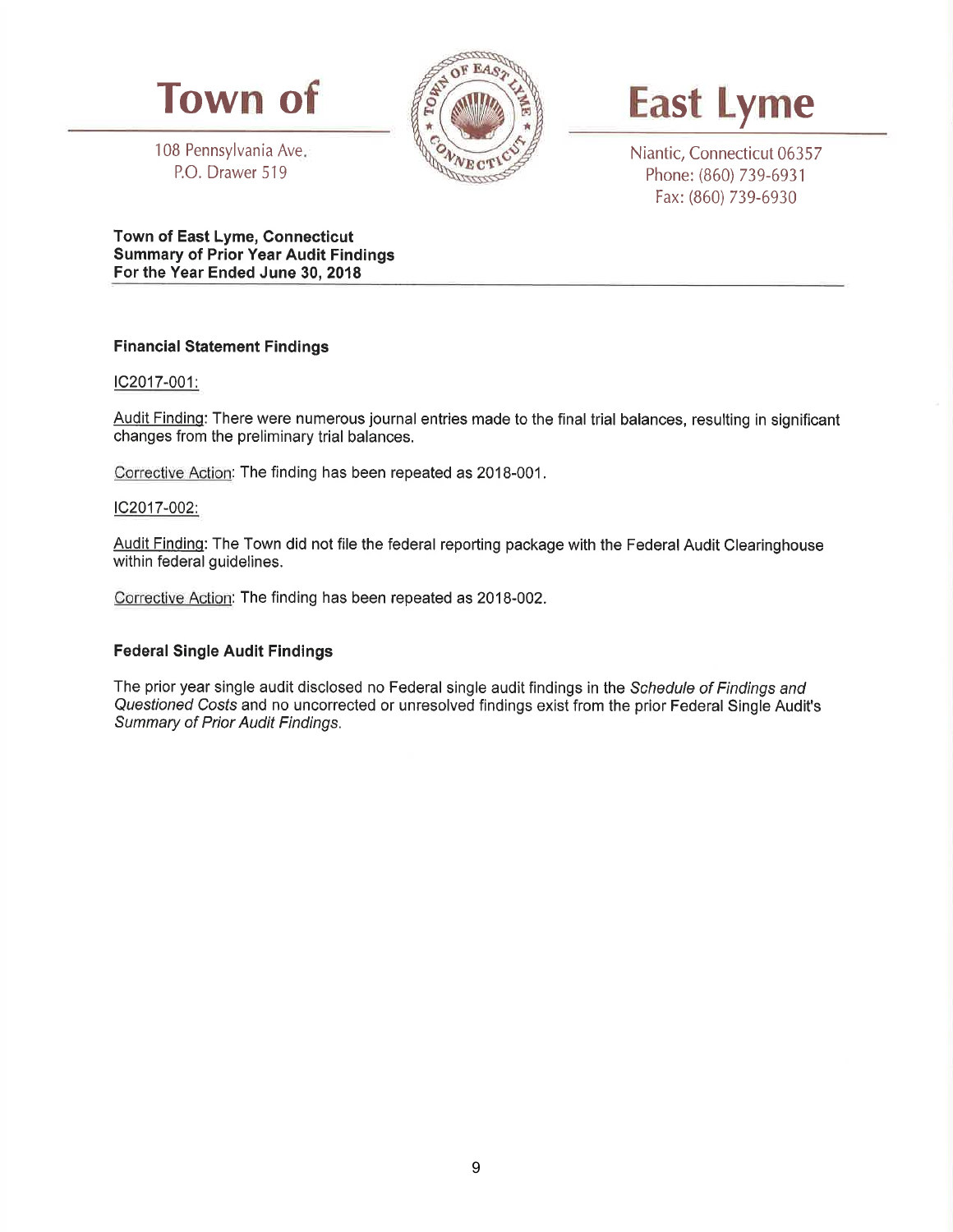

# **Report on Internal Control Over Financial Reporting and on Compliance and Other Matters Based on an Audit of Financial Statements Performed in Accordance with** *Government Auditing Standards*

#### **Independent Auditor's Report**

To the Board of Finance Town of East Lyme, Connecticut

We have audited, in accordance with the auditing standards generally accepted in the United States of America and the standards applicable to financial audits contained in *Government Auditing Standards* issued by the Comptroller General of the United States, the financial statements of the governmental activities, the business-type activities, each major fund, and the aggregate remaining fund information of the Town of East Lyme, Connecticut (the Town) as of and for the year ended June 30, 2018, and the related notes to the financial statements, which collectively comprise the Town's basic financial statements, and have issued our report thereon dated May 22, 2019. The beginning net position of the governmental activities was restated due to the implementation of GASB Statement No. 75 to recognize the total OPEB liability.

#### **Internal Control Over Financial Reporting**

In planning and performing our audit of the financial statements, we considered the Town's internal control over financial reporting (internal control) to determine the audit procedures that are appropriate in the circumstances for the purpose of expressing our opinions on the financial statements, but not for the purpose of expressing an opinion on the effectiveness of the Town's internal control. Accordingly, we do not express an opinion on the effectiveness of the Town's internal control.

A *deficiency in internal control* exists when the design or operation of a control does not allow management or employees, in the normal course of performing their assigned functions, to prevent, or detect and correct, misstatements on a timely basis. A *material weakness* is a deficiency, or a combination of deficiencies, in internal control, such that there is a reasonable possibility that a material misstatement of the entity's financial statements will not be prevented, or detected and corrected on a timely basis. A *significant deficiency* is a deficiency, or a combination of deficiencies, in internal control that is less severe than a material weakness, yet important enough to merit attention by those charged with governance.

Our consideration of internal control was for the limited purpose described in the first paragraph of this section and was not designed to identify all deficiencies in internal control that might be material weaknesses or significant deficiencies and therefore, material weaknesses or significant deficiencies may exist that have not been identified. Given these limitations, during our audit we did not identify any deficiencies in internal control that we consider to be material weaknesses. We did identify two deficiencies in internal control, described in the accompanying schedule of findings and questioned costs that we consider to be significant deficiencies (2018-001 to 2018-002).

THE POWER OF BEING UNDERSTOOD AUDIT | TAX | CONSULTING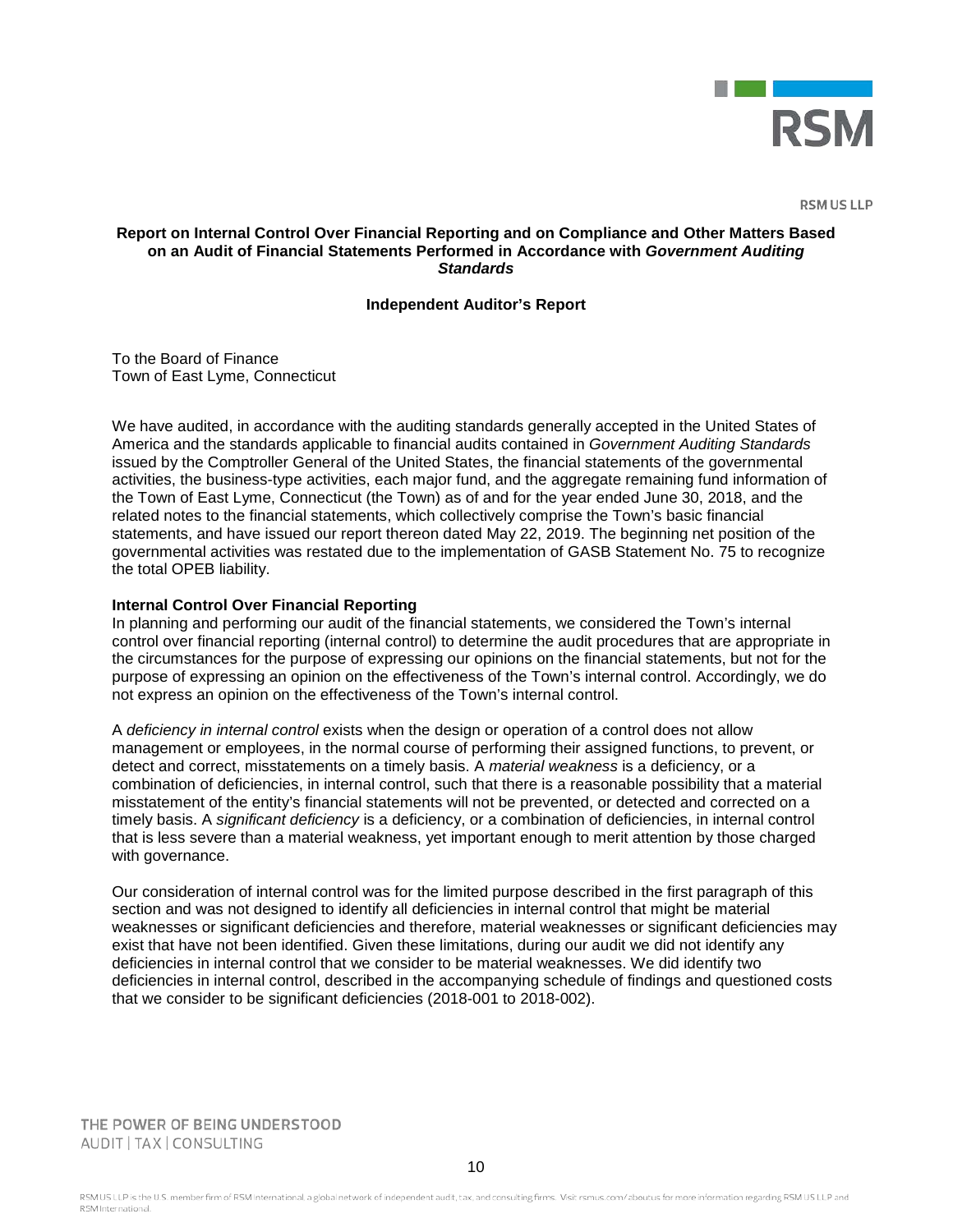# **Compliance and Other Matters**

As part of obtaining reasonable assurance about whether the Town's financial statements are free from material misstatement, we performed tests of its compliance with certain provisions of laws, regulations, contracts, and grant agreements, noncompliance with which could have a direct and material effect on the determination of financial statement amounts. However, providing an opinion on compliance with those provisions was not an objective of our audit, and accordingly, we do not express such an opinion. The results of our tests disclosed no instances of noncompliance or other matters that are required to be reported under *Government Auditing Standards*.

# **The Town of East Lyme, Connecticut's Response to Finding**

The Town of East Lyme, Connecticut's response to the findings identified in our audit is described in the accompanying schedule of findings and questioned costs. The Town of East Lyme, Connecticut's response was not subjected to the auditing procedures applied in the audit of the financial statements, and, accordingly, we express no opinion on it.

## **Purpose of this Report**

The purpose of this report is solely to describe the scope of our testing of internal control and compliance and the results of that testing, and not to provide an opinion on the effectiveness of the Town's internal control or on compliance. This report is an integral part of an audit performed in accordance with *Government Auditing Standards* in considering the Town's internal control and compliance. Accordingly, this communication is not suitable for any other purpose.

**RSM US LLP** 

New Haven, Connecticut May 22, 2019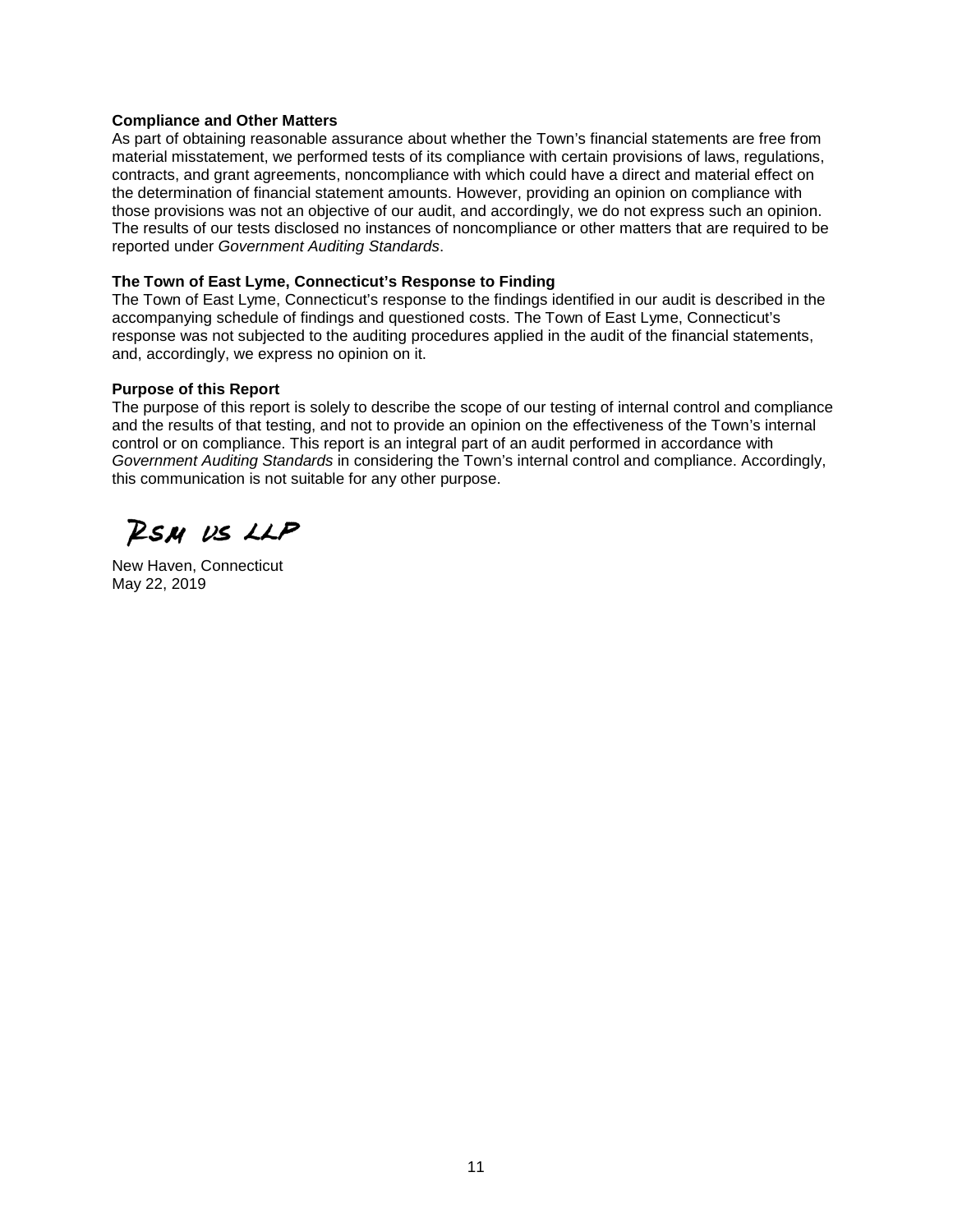

#### **Report on Compliance for Each Major State Program; Report on Internal Control over Compliance; and Report on the Schedule of Expenditures of State Financial Assistance Required by the State Single Audit Act**

**RSMIISIIP** 

#### **Independent Auditor's Report**

To the Board of Finance Town of East Lyme, Connecticut

#### **Report on Compliance for Each Major State Program**

We have audited the Town of East Lyme, Connecticut's (the Town) compliance with the types of compliance requirements described in the Office of Policy and Management's *Compliance Supplement*  that could have a direct and material effect on each of the Town's major state programs for the year ended June 30, 2018. The Town's major state programs are identified in the summary of auditors' results section of the accompanying schedule of findings and questioned costs.

#### **Management's Responsibility**

Management is responsible for compliance with the requirements of laws, regulations, contracts and grants applicable to its state programs.

# **Auditors' Responsibility**

Our responsibility is to express an opinion on compliance for each of the Town's major state programs based on our audit of the types of compliance requirements referred to above. We conducted our audit of compliance in accordance with auditing standards generally accepted in the United States of America; the standards applicable to financial audits contained in *Government Auditing Standards*, issued by the Comptroller General of the United States; and the State Single Audit Act (C.G.S. Sections 4-230 to 4- 236). Those standards and the State Single Audit Act require that we plan and perform the audit to obtain reasonable assurance about whether noncompliance with the types of compliance requirements referred to above that could have a direct and material effect on a major state program occurred. An audit includes examining, on a test basis, evidence about the Town's compliance with those requirements and performing such other procedures as we considered necessary in the circumstances.

We believe that our audit provides a reasonable basis for our opinion on compliance for each major state program. However, our audit does not provide a legal determination of the Town's compliance.

#### **Opinion on Each Major State Program**

In our opinion, the Town complied, in all material respects, with the types of compliance requirements referred to above that could have a direct and material effect on each of its major state programs for the year ended June 30, 2018.

#### **Other Matters**

The results of our auditing procedures disclosed an instance of noncompliance, which is required to be reported in accordance with the State Single Audit Act and which is described in the accompanying schedule of findings and questioned costs as item SCF2018-1. Our opinion on each major state program is not modified with respect to this matter.

The Town of East Lyme's response to the noncompliance finding identified in our audit is described in the accompanying schedule of findings and questioned costs. The Town of East Lyme's response was not subjected to the auditing procedures applied in the audit of compliance and, accordingly, we express no opinion on the response.

THE POWER OF BEING UNDERSTOOD AUDIT | TAX | CONSULTING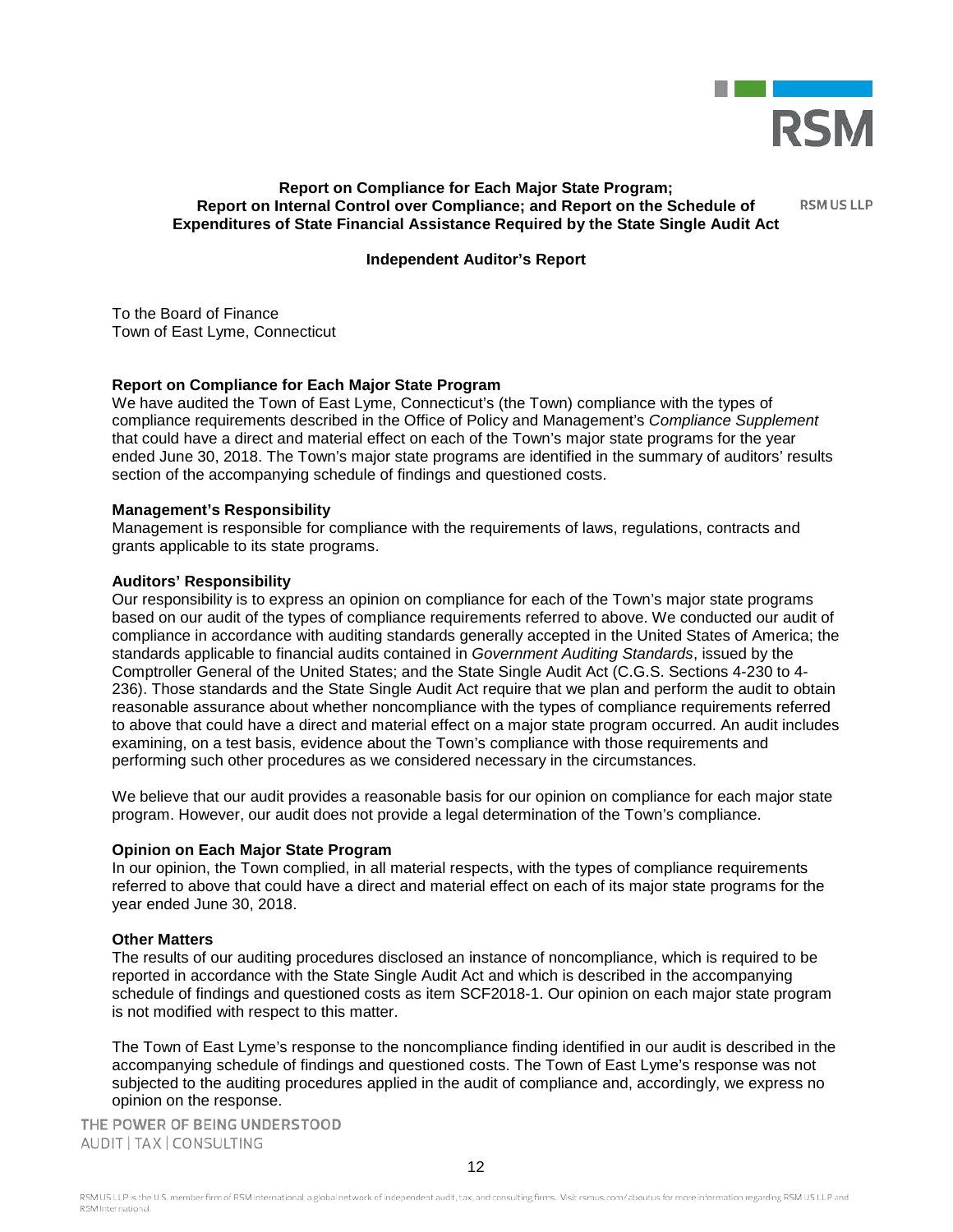# **Report on Internal Control over Compliance**

Management of the Town, is responsible for establishing and maintaining effective internal control over compliance with the types of compliance requirements referred to above. In planning and performing our audit of compliance, we considered the Town's internal control over compliance with the types of requirements that could have a direct and material effect on each major state program to determine the auditing procedures that are appropriate in the circumstances for the purpose of expressing our opinion on compliance for each major state program and to test and report on internal control over compliance in accordance with the State Single Audit Act, but not for the purpose of expressing an opinion on the effectiveness of internal control over compliance. Accordingly, we do not express an opinion on the effectiveness of the Town's internal control over compliance.

A deficiency in internal control over compliance exists when the design or operation of a control over compliance does not allow management or employees, in the normal course of performing their assigned functions, to prevent, or detect and correct, noncompliance with a type of compliance requirement of a state program on a timely basis. A material weakness in internal control over compliance is a deficiency, or combination of deficiencies, in internal control over compliance such that there is a reasonable possibility that material noncompliance with a type of compliance requirement of a state program will not be prevented, or detected and corrected, on a timely basis.

A significant deficiency in internal control over compliance is a deficiency, or combination of deficiencies, in internal control over compliance with a type of compliance requirement of a state program that is less severe than a material weakness in internal control over compliance, yet important enough to merit attention by those charged with governance

Our consideration of internal control over compliance was for the limited purpose described in the first paragraph of this section and was not designed to identify all deficiencies in internal control over compliance that might be material weaknesses or significant deficiencies. We did not identify any deficiencies in internal control over compliance that we consider to be material weaknesses. However, material weaknesses may exist that have not been identified.

The purpose of this report on internal control over compliance is solely to describe the scope of our testing of internal control over compliance and the results of that testing based on the requirements of the State Single Audit Act. Accordingly, this report is not suitable for any other purpose.

#### **Report on Schedule of Expenditures of State Financial Assistance Required by the State Single Audit Act**

We have audited the financial statements of the governmental activities, the business type activities, each major fund, and the aggregate remaining fund information of the Town as of and for the year ended June 30, 2018, and the related notes to the financial statements, which collectively comprise the Town's basic financial statements. We have issued our report thereon dated May 22, 2019, which contained unmodified opinions on those financial statements. The beginning net position of the governmental activities was restated due to the implementation of GASB Statement No. 75 to recognize the total OPEB liability. Our audit was conducted for the purpose of forming opinions on the financial statements that collectively comprise the Town's basic financial statements. The accompanying schedule of expenditures of state financial assistance is presented for purposes of additional analysis as required by the State Single Audit Act, and is not a required part of the basic financial statements. Such information is the responsibility of management and was derived from and relates directly to the underlying accounting and other records used to prepare the basic financial statements. The information has been subjected to the auditing procedures applied in the audit of the financial statements and certain additional procedures, including comparing and reconciling such information directly to the underlying accounting and other records used to prepare the basic financial statements or to the basic financial statements themselves, and other additional procedures in accordance with auditing standards generally accepted in the United States of America. In our opinion, the schedule of expenditures of state financial assistance is fairly stated in all material respects in relation to the basic financial statements as a whole.

**RSM US LLP** 

New Haven, Connecticut May 22, 2019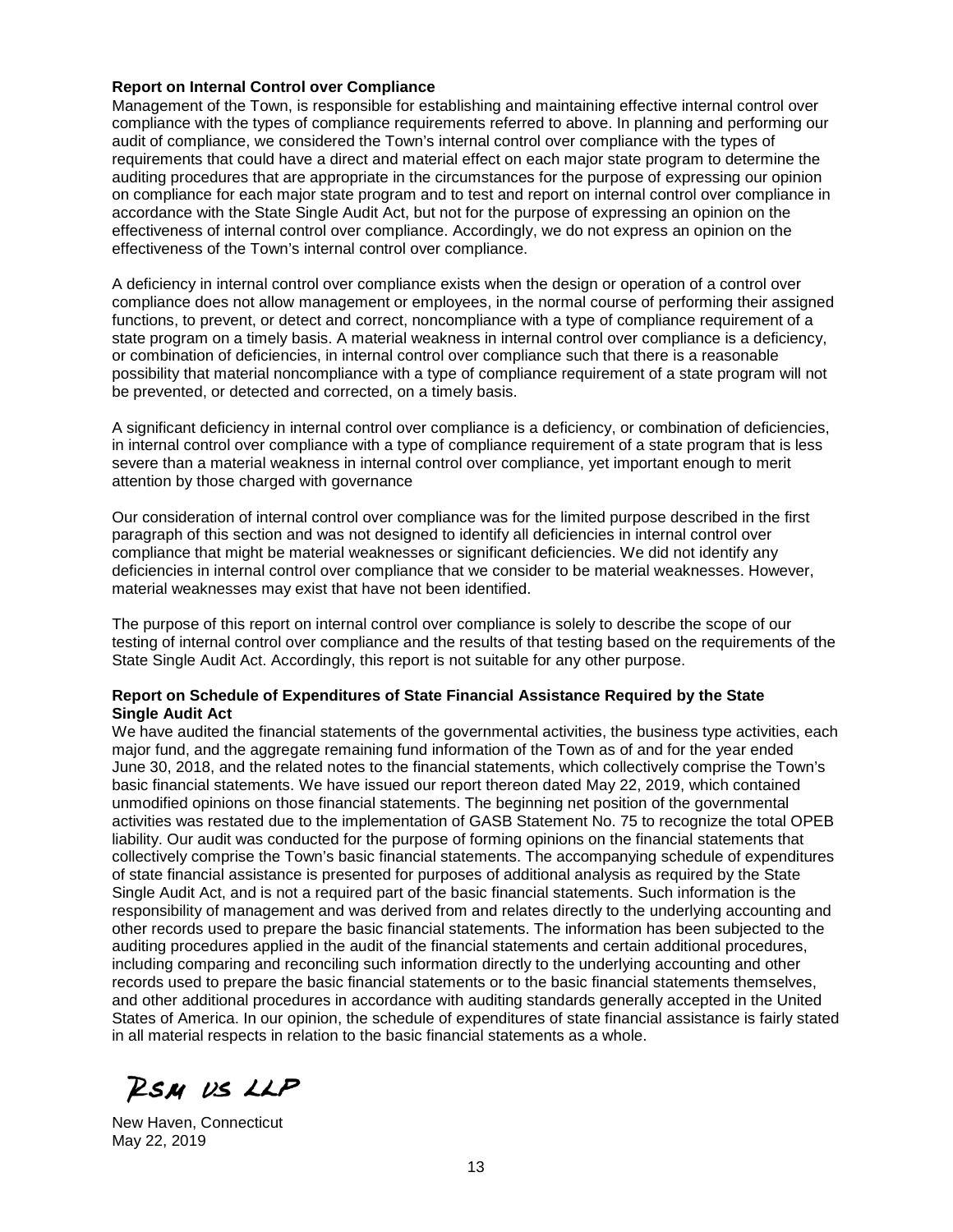# **Schedule of Expenditures of State Financial Assistance For the Year Ended June 30, 2018**

| State Grantor/Pass-Through<br>Grantor/Program Title     | State Grant Program<br><b>CORE-CT Number</b> | Expenditures |
|---------------------------------------------------------|----------------------------------------------|--------------|
| <b>Office of Policy and Management</b>                  |                                              |              |
| Reimbursement Property Tax Disability Exemption         | 11000-OPM20600-17011                         | \$<br>1,379  |
| Property Tax Relief for Veterans                        | 11000-OPM20600-17024                         | 17,684       |
| Property Tax Relief State-Owned Property                | 11000-OPM20600-17004                         | 176,267      |
| Local Capital Improvement Program                       | 12050-OPM20600-40254                         | 83,250       |
| Municipal Purposes and Projects                         | 12052-OPM20600-43587                         | 22,442       |
| Payment in Lieu of Taxes (PILOT) on Private Colleges    | 11000-OPM20600-17006                         | 16,445       |
|                                                         |                                              | 317,467      |
| <b>Department of Education</b>                          |                                              |              |
| Child Nutrition State Matching Grant                    | 11000-SDE64370-16211                         | 8,440        |
| <b>Healthy Foods Initiative</b>                         | 11000-SDE64370-16212                         | 16,053       |
| Youth Service Bureau Enhancement                        | 11000-SDE64370-16201                         | 5,798        |
| Youth Service Bureau                                    | 11000-SDE64370-17052                         | 19,004       |
| <b>School Breakfast</b>                                 | 11000-SDE64000-17046                         | 14,470       |
| <b>Adult Education</b>                                  | 11000-SDE64370-17030                         | 16,657       |
| Magnet School                                           | 11000-SDE64370-17057                         | 41,600       |
|                                                         |                                              | 122,022      |
| <b>Department of Transportation</b>                     |                                              |              |
| Town Aid Road Grants-Municipal                          | 12052-DOT57131-43455                         | 322,187      |
| <b>Department of Public Health</b>                      |                                              |              |
| Drinking Water State Revolving Fund                     | 21018-DPH48770-42319                         | 246,052      |
| <b>Department of Economic and Community Development</b> |                                              |              |
| <b>Brownfield Remediation &amp; Development</b>         | 12060-ECD46260-35533                         | 173,904      |
| Small Town Economic Assistance                          | 11000-ECD46260-42411                         | 63,069       |
| <b>Arts Commission</b>                                  | 11000-ECD46820-16258                         | 3.067        |
|                                                         |                                              | 240.040      |

(Continued)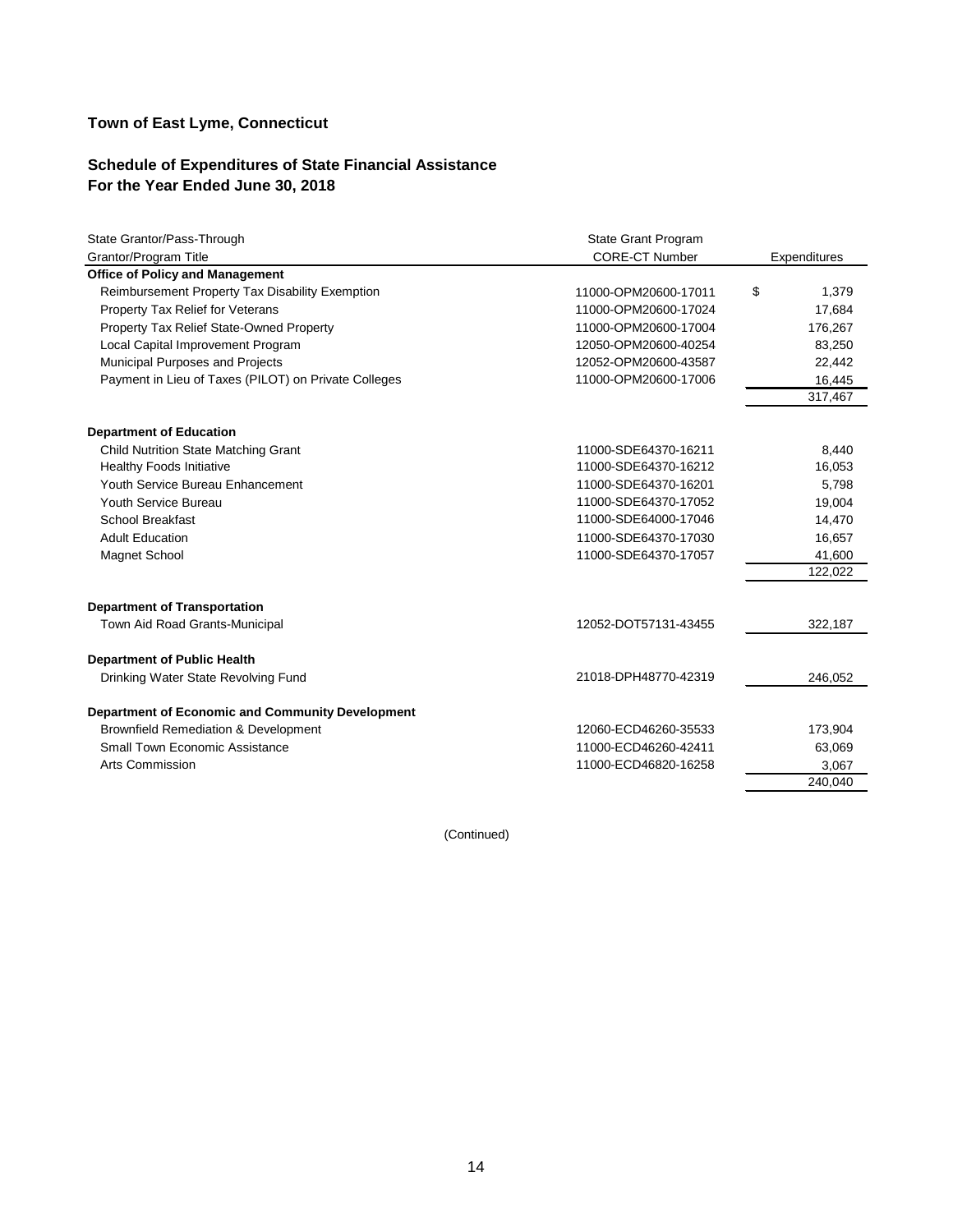# **Schedule of Expenditures of State Financial Assistance (Continued) For the Year Ended June 30, 2018**

| State Grantor/Pass-Through<br>Grantor/Program Title | State Grant Program<br>CORE-CT Number |    | Expenditures |
|-----------------------------------------------------|---------------------------------------|----|--------------|
| <b>Department of Public Safety</b>                  |                                       |    |              |
| Enhanced 911 Telecomm Fund                          | 12060-DPS32740-35190                  | \$ | 2,869        |
| Fire Sch Train & Ed Extension                       | 12060-DPS32251-35180                  |    | 125          |
|                                                     |                                       |    | 2,994        |
| <b>Connecticut State Library</b>                    |                                       |    |              |
| <b>Historic Documents Preservation Grants</b>       | 12060-CSL66094-35150                  |    | 4,000        |
| <b>Total State Financial Assistance</b>             |                                       |    |              |
| <b>Before Exempt Programs</b>                       |                                       |    | 1,254,762    |
| <b>Exempt Programs</b>                              |                                       |    |              |
| <b>Department of Education</b>                      |                                       |    |              |
| <b>Education Cost-sharing</b>                       | 11000-SDE64370-17041                  |    | 5,971,838    |
| Excess Cost - Student Based                         | 11000-SDE64370-17047                  |    | 426,812      |
| <b>Total Department of Education</b>                |                                       |    | 6,398,650    |
| <b>Office of Policy and Management</b>              |                                       |    |              |
| Mashantucket Pequot/Mohegan Fund                    | 12009-OPM20600-17005                  |    | 320,180      |
| <b>Municipal Stabilization Grant</b>                | 11000-OPM20600-17104                  |    | 566,642      |
| <b>Total Office of Policy and Management</b>        |                                       |    | 886,822      |
| <b>Office of Construction Services</b>              |                                       |    |              |
| School Construction- Principal                      | 13010-DAS27000-40901                  |    | 23,370       |
| <b>Total Exempt Programs</b>                        |                                       |    | 7,308,842    |
| <b>Total State Financial Assistance</b>             |                                       |    | 8,563,604    |

See Notes to Schedule of Expenditures of State Financial Assistance.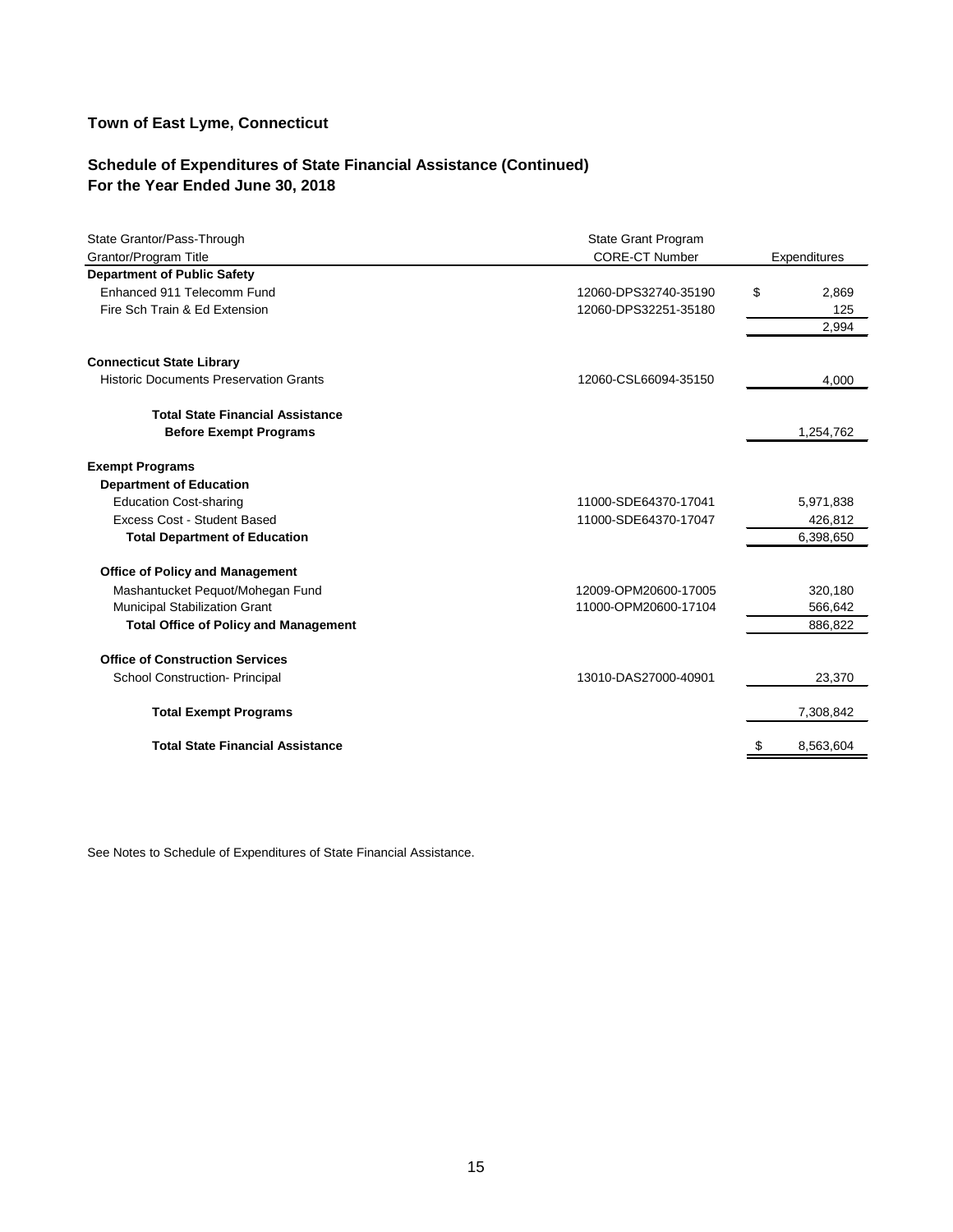## **Notes to Schedule of Expenditures of State Financial Assistance For the Year Ended June 30, 2018**

## **Note 1. Basis of Presentation**

The accompanying schedule of expenditures of state financial assistance (the Schedule) includes the state grant activity of the Town of East Lyme, Connecticut (the Town), under programs of the State of Connecticut for the year ended June 30, 2018. Various departments and agencies of the State of Connecticut have provided financial assistance through grants and other authorizations in accordance with the General Statutes of the State of Connecticut. Because the Schedule presents only a selected portion of the operations of the Town, it is not intended to, and does not, present the financial position, changes in fund balance, and changes in net position or cash flows of the Town.

# **Note 2. Summary of Significant Accounting Policies**

The accounting policies of the Town conform to accounting principles generally accepted in the United States of America as applicable to governmental organizations, and accordingly, expenditures and revenues are recognized on the modified accrual basis of accounting. The information in the Schedule is presented based upon regulations established by the State of Connecticut, Office of Policy and Management.

In accordance with Section 4-236-22 of the Regulations to the State Single Audit Act, certain grants are not dependent on expenditure activity and, accordingly, are considered to be expended in the fiscal year of receipt. These grant program receipts are reflected in the expenditures column of the Schedule.

# **Note 3. Loan Programs**

In accordance with Section 4-236(a)(4)(F) of the Regulations to the State Single Audit Act, the notes to the schedule of expenditures of state financial assistance shall include loans and loan activities. The following is a summary of the various loan program activity for the year ended June 30, 2018:

## **Department of Energy and Environmental Protection:**

| Clean Water Funds          | <b>Issue</b><br>Date | Interest<br>Rate | Original<br>Amount | Balance<br>July 1, 2017 |    | Issued                   | Retired                  |    | Balance<br>June 30, 2018 |
|----------------------------|----------------------|------------------|--------------------|-------------------------|----|--------------------------|--------------------------|----|--------------------------|
| 6865-3100-888              |                      |                  |                    |                         |    |                          |                          |    |                          |
| 2010-8003                  | 12/28/2011           | 2.06%            | \$<br>401,454      | \$<br>295.204           | S. | ٠                        | \$<br>18,656             | J. | 276,548                  |
| 2012-7010                  | 6/30/2013            | 2.00%            | 360.516            | 290,086                 |    | $\overline{\phantom{0}}$ | 17,375                   |    | 272,711                  |
| Interim Funding Obligation | 4/18/2017            | 2.00%            | 390,870            | ۰                       |    | 296.365                  | $\overline{\phantom{a}}$ |    | 296,365                  |
| <b>Total</b>               |                      |                  |                    | 585,290                 |    | 296.365                  | 36,031                   |    | 845,624                  |

## **Note 4. Subrecipients**

The Town of East Lyme, Connecticut, did not provide any state funds to subrecipients for the year ended June 30, 2018.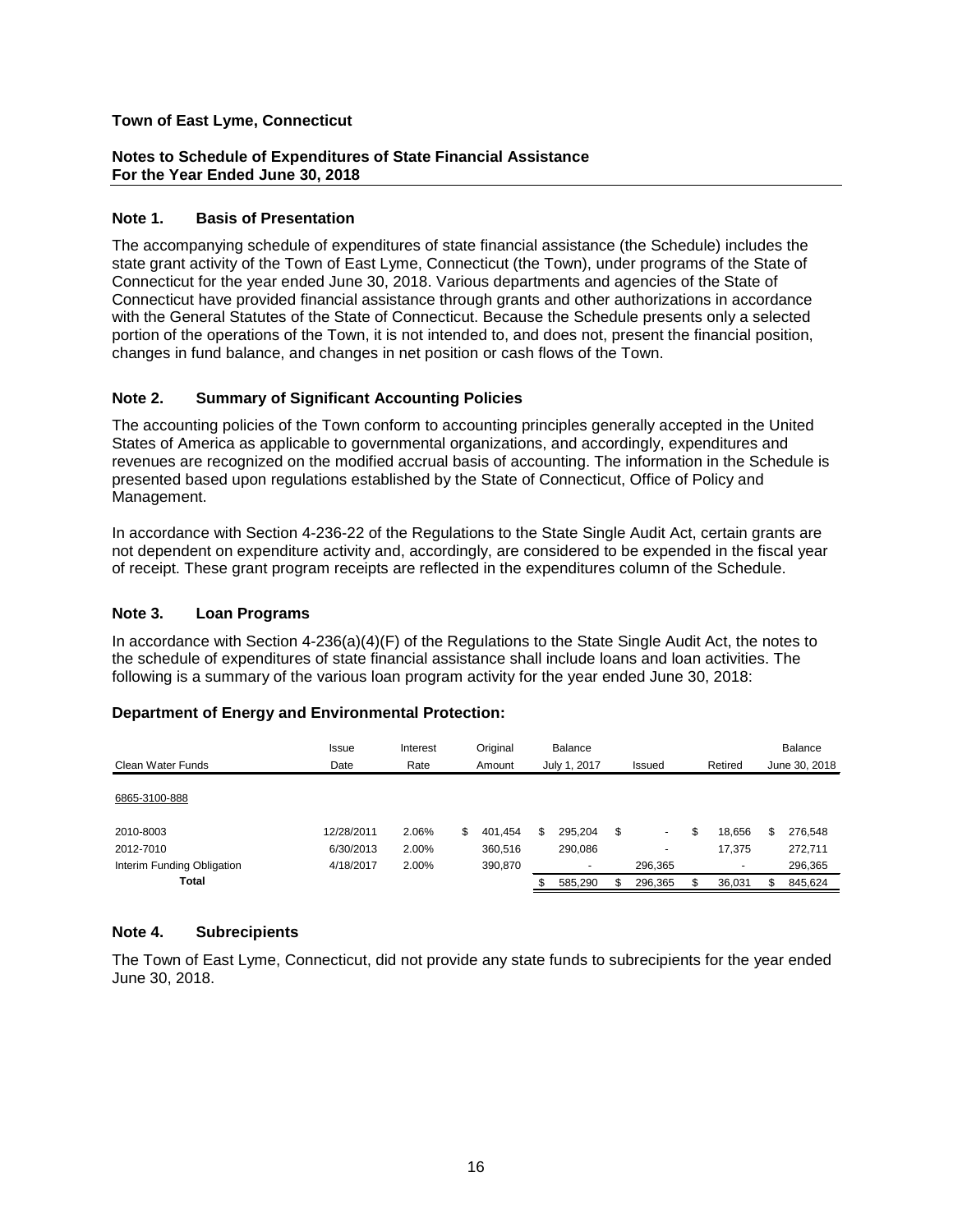## **Schedule of State Single Audit Compliance Findings and Questioned Costs For the Year Ended June 30, 2018**

# **I. Summary of Auditor's Results**

#### *Financial Statements*

Type of auditor's opinion issued: Unmodified

Internal control over financial reporting:

| Material weakness(es) identified?                        | Yes | N٥            |
|----------------------------------------------------------|-----|---------------|
| • Significant deficiency(ies) identified?                | Yes | None reported |
| Noncompliance material to financial statements<br>noted? | Yes | N٥            |

# *State Financial Assistance*

Internal control over major programs:

| • Material weakness(es) identified?       | Yes X No |                 |
|-------------------------------------------|----------|-----------------|
| • Significant deficiency(ies) identified? | Yes      | X None reported |

Type of auditor's opinion issued on compliance for major programs: Unmodified

| $\bullet$ | Any audit findings disclosed that are required to |   |     |     |
|-----------|---------------------------------------------------|---|-----|-----|
|           | be reported in accordance with Section 4-236-24   |   |     |     |
|           | of the Regulations to the State Single Audit Act? | X | Yes | No. |

The following schedule reflects the major programs included in the State Single Audit:

|                                                            | State Core-CT        |               |  |  |  |
|------------------------------------------------------------|----------------------|---------------|--|--|--|
| State Grantor and Program                                  | <b>Number</b>        |               |  |  |  |
| <b>Office of Policy and Management</b>                     |                      |               |  |  |  |
| <b>Property Tax Relief State-Owned Property</b>            | 11000-OPM20600-17004 | \$<br>176,267 |  |  |  |
| Local Capital Improvement Program                          | 12050-OPM20600-40254 | 83,250        |  |  |  |
| Department of Transportation                               |                      |               |  |  |  |
| Town Aid Road Grants-Municipal                             | 12052-DOT57131-43455 | 322,187       |  |  |  |
| <b>Department of Public Health</b>                         |                      |               |  |  |  |
| Drinking Water State Revolving Fund                        | 21018-DPH48770-42319 | 246.052       |  |  |  |
| <b>Department of Economic and Community Development</b>    |                      |               |  |  |  |
| <b>Brownfield Remediation &amp; Development</b>            | 12060-ECD46260-35533 | 173.904       |  |  |  |
| Dollar threshhold used to distinguish between<br>$\bullet$ |                      |               |  |  |  |
| type A and Type B programs:                                |                      |               |  |  |  |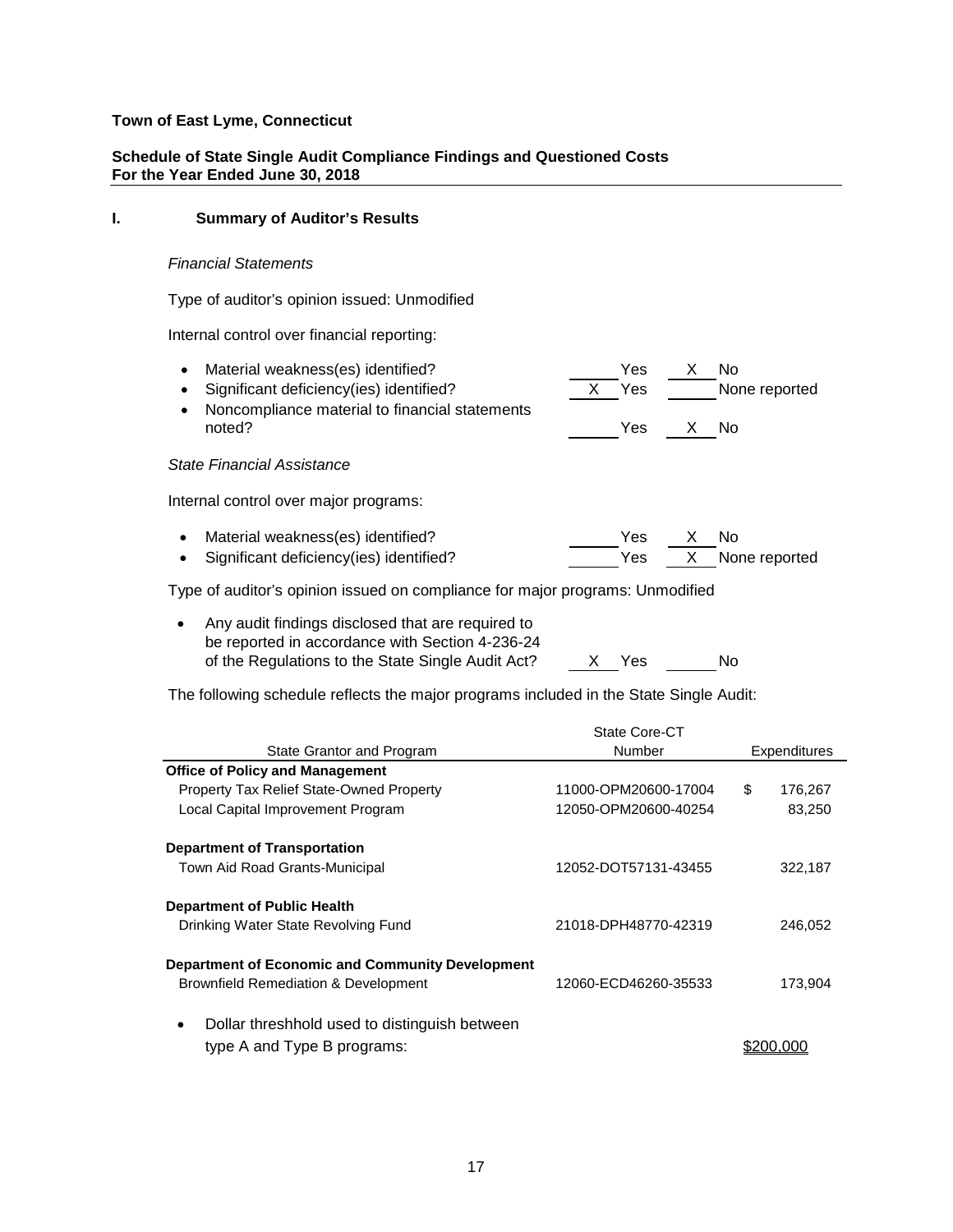#### **Schedule of State Single Audit Compliance Findings and Questioned Costs, Continued For the Year Ended June 30, 2018**

#### II. Financial Statement Findings

- We issued reports, dated May 22, 2019, on internal control over financial reporting and compliance and other matters based on an audit of the basic financial statements performed in accordance with *Government Auditing Standards*.
- Our report on compliance reported no reportable instances of noncompliance.
- Our report on internal control over financial reporting disclosed two matters (IC2018-001 and IC2018-002)

# **III. State Financial Assistance Findings and Questioned Costs**

#### **a. Compliance Finding #SCF2018-001**

Grantor: Office of Policy and Management

State Program Name: Local Capital Improvement Program

Pass-through Entity: Office of Policy and Management

State Grant Program CORE- CT Number: 12050-OPM20600-40254

#### **Criteria**

The grantee must annually submit FORM OPM-DE-2017 to OPM within 90 days of the grantee's fiscal year end.

#### Condition

The Town did not submit the required form.

Questioned Cost No questioned costs noted.

Context The required report was not filed.

#### **Effect**

Management was not in compliance with state guidelines, which could cause a reduction or loss in funding from State grantors.

#### Cause

Management did not commit adequate personnel resources to enable the preparation of the required report to meet the state reporting requirements.

#### Recommendation

We recommend that the Town adopt controls surrounding grant reporting requirements to ensure all reports/forms are submitted within the required timeframe.

#### Management's Response

Management agrees with the finding.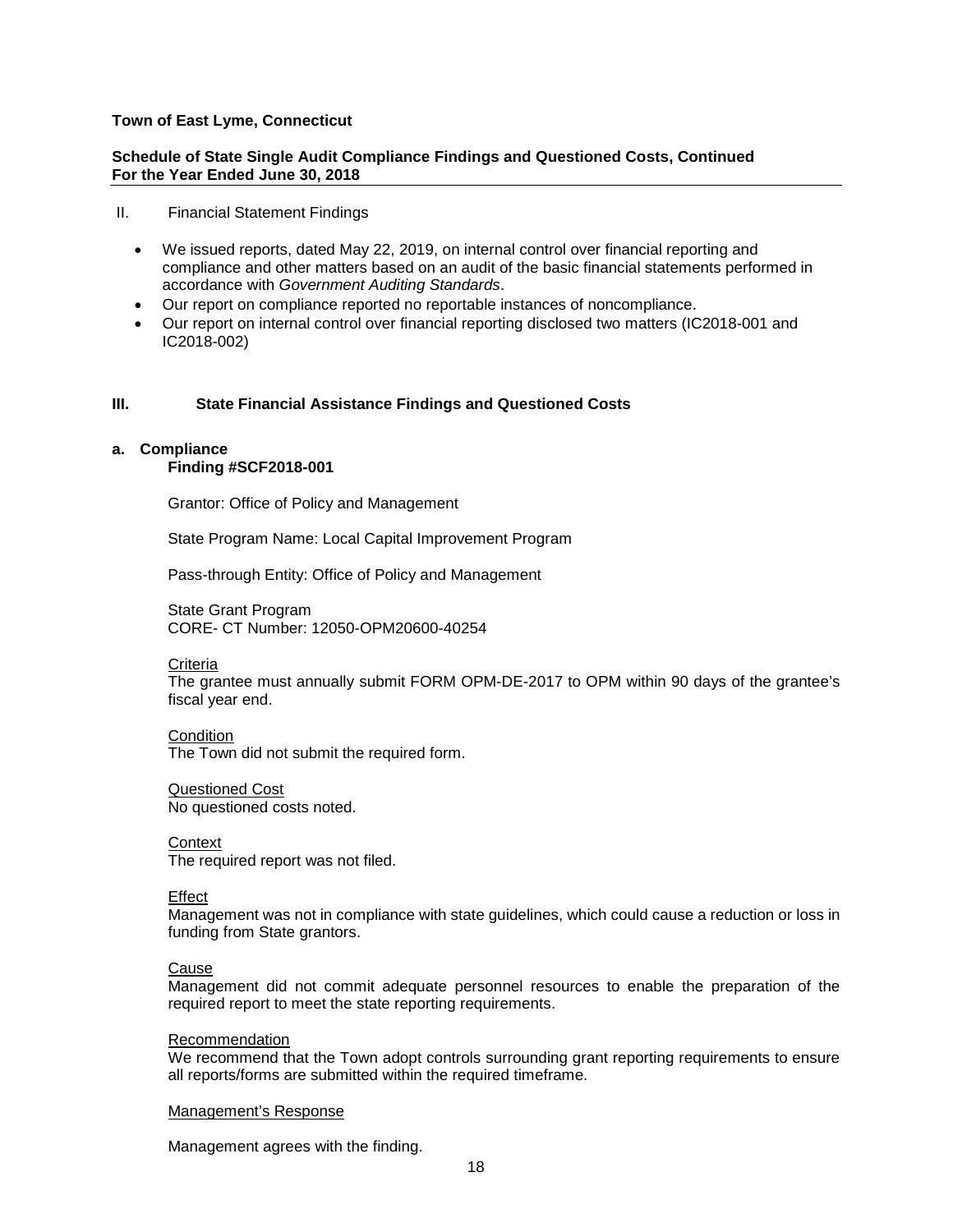## **Schedule of State Single Audit Compliance Findings and Questioned Costs, Continued For the Year Ended June 30, 2018**

**b. Internal Control**

No matters to report.